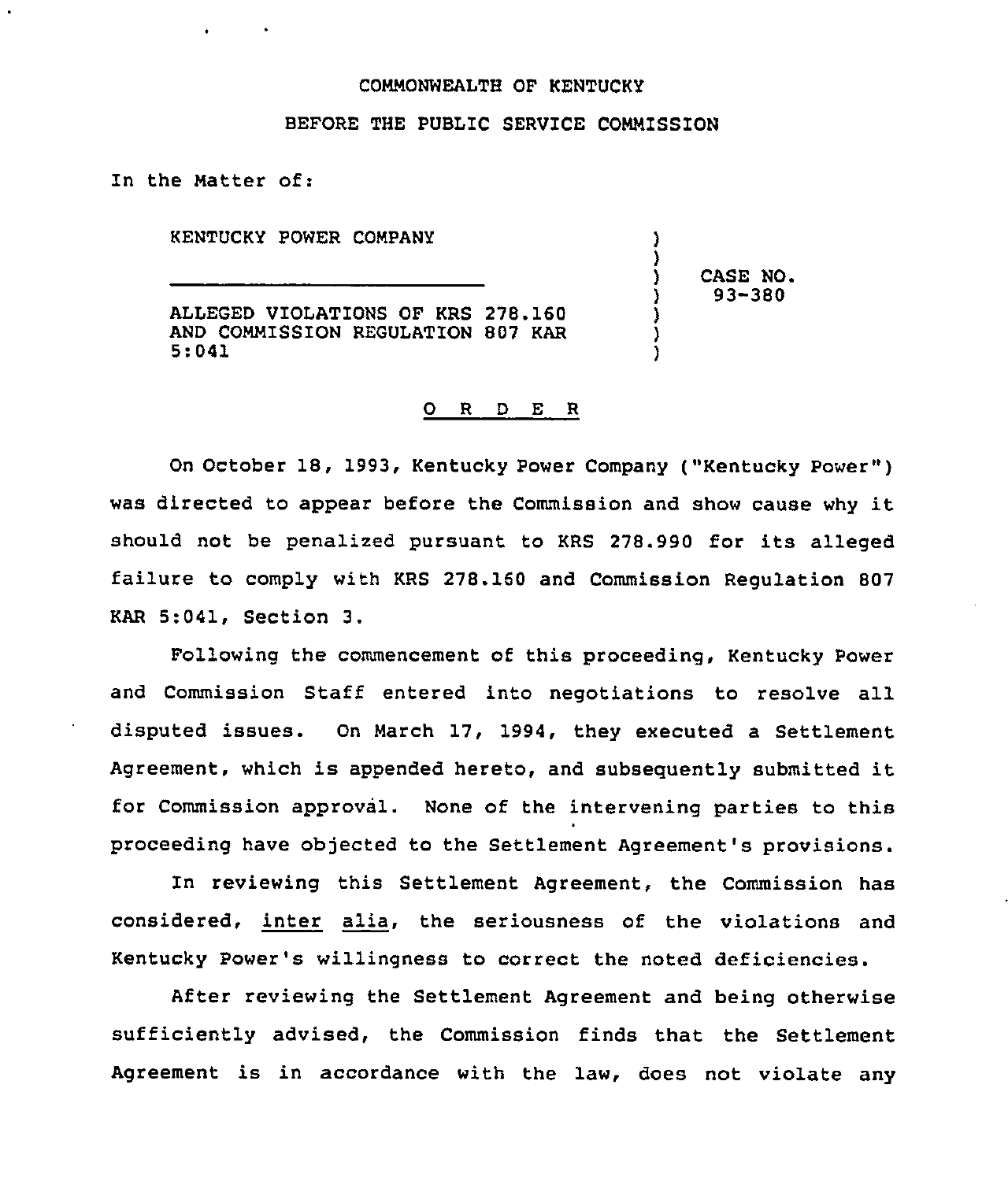regulatory principle, results in a reasonable resolution of this case, and is in the public interest.

IT IS THEREFORE ORDERED that:

l. The Settlement Agreement, appended hereto, is incorporated into this Order as if fully set forth herein.

2. The terms and conditions set forth in the Settlement Agreement are adopted and approved.

3. Kentucky Power is assessed a penalty of Thirty Five Hundred (\$3,500) Dollars.

4. Kentucky Power shall pay the assessed penalty within 10 days of the date of this Order by certified check or money order made payable to Treasurer, Commonwealth of Kentucky. Said check or money order shall be mailed or delivered to the Office of General Counsel, Public Service Commission of Kentucky, 730 Schenkel Lane, P. O. Box 615, Frankfort, Kentucky.

Done at Frankfort, Kentucky, this 22nd day of April, 1994.

# PUBLIC SERVICE COMMISSION

 $\mathcal{Q}_{\mu\nu}$ 

Vice Chairma

ATTEST:

Break Mill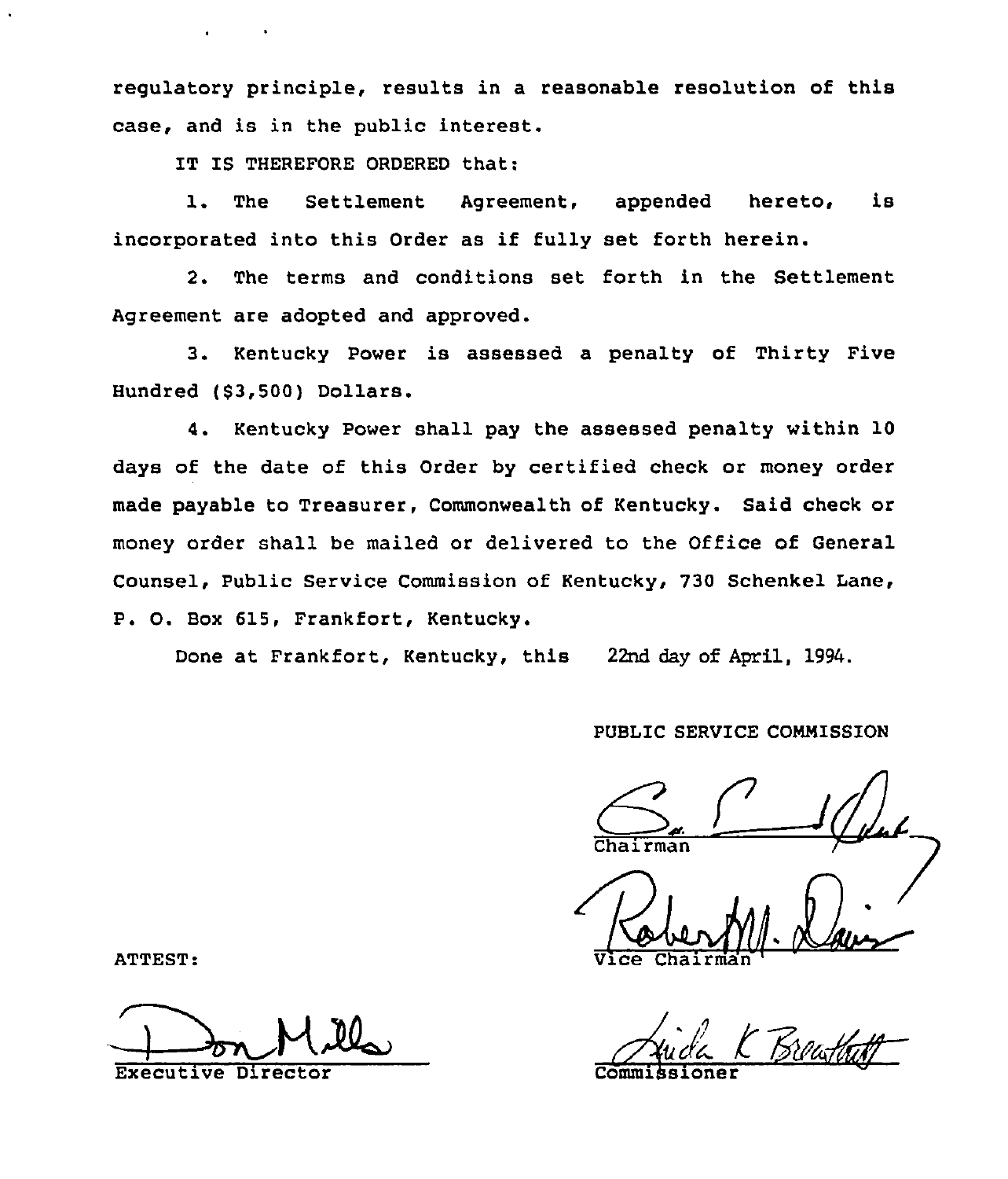AN APPENDIX TO AN ORDER OF THE KENTUCKY PUBLIC SERVICE COMMISSION IN CASE NO. 93-380 DATED 4/22/94

# COMMONWEALTH OF KENTUCKY

BEFORE THE PUBLIC SERVICE COMMISSION

**RECENCTS** 

COMMISSION

In the Matter of: PUBLIC SERVICE

KENTUCKY POWER COMPANY (1998)

CASE NO. 93-380

)

)

ALLEGED VIOLATIONS OF KRS 278.160 AND COMMISSION REGULATION 807 KAR 5:041 5:041 )

# SETTLEMENT AGREEMENT

THIS AGREEMENT is made and entered this  $\mathsf{I}^{\mathsf{th}}$  day of  $\overline{\mathsf{F}}$ ebruary, 1994, by and between the STAFF OF THE PUBLIC SERVICE COMMISSION OF KENTUCKY ("Commission Staff") and KENTUCKY POWER COMPANY ("Kentucky Power" ).

WITNESSETH

THAT, wHEREAs, the commission staff issued an Electrical Utility Complaint Inspection Report dated October 11, 1993 ("Inspection Report") describing a complaint involving the facilities of Kentucky Power; and

WHEREAS, Commission Staff in its Inspection Report alleged that. certain Kentucky Power facilities and their attachments fail to comply with the standards of the National Electrical Safety Code (1990 Edition) ("NESC"); and

WHEREAS, on October 18, 1993, the Public Service Commission ordered Kentucky Power to show cause why it should not be subject to the penalties of KRS 278.990 for its alleged violations of KRS 278.160 and Commission Regulation 807 KAR 5:041; and

wHEREAs, Kentucky power and Commission staff have agreed to the following matters: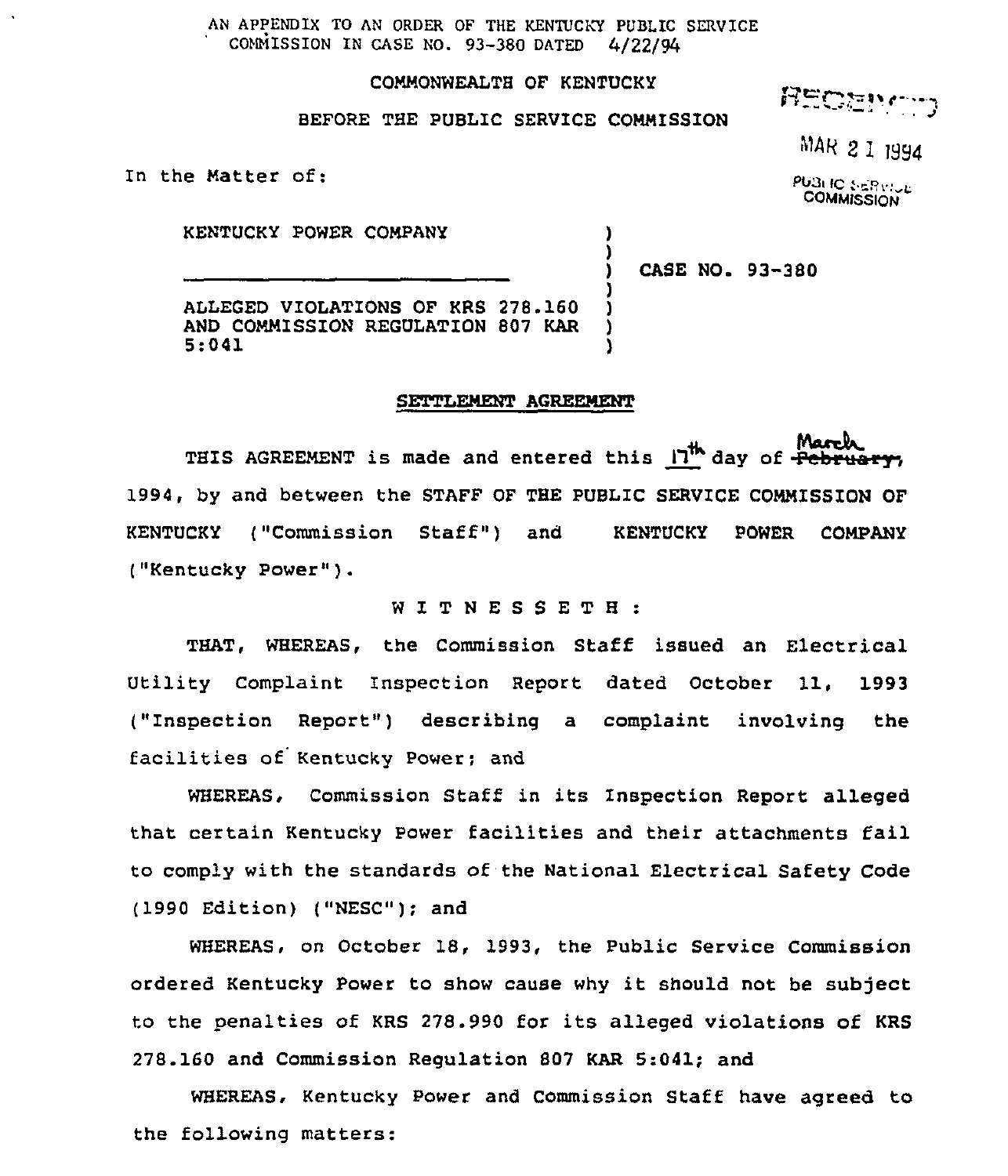- 1. Kentucky Power is <sup>a</sup> Kentucky corporation which engages in the distribution of electricity to the public for compensation for light, heat, power, and other uses.
- 2. Kentucky Power is a utility subject to Public Service Commission jurisdiction.
- 3. KRS 278.160 requires <sup>a</sup> utility to enforce the rules and regulations set forth in its filed tariffs.
- 4. Commission Regulation 807 KAR 5:041, Section 3, requires electrical utilities to maintain their plant and facilities in accordance with NESC standards.
- 5. Kentucky Power's Tariff CATV, which is on file with television ("CATV") system operators who attach CATV facilities to Kentucky Power utility poles to install and maintain such attachments in compliance with NESC standards. <sup>A</sup> copy of Tariff CATV is attached as Exhibit l.
- 6. Kentucky Power's certified retail service territory includes Pike County, Kentucky.
- 7. Kenneth and Lou Compton ("the Comptons") own a tract of land in Pike County, Kentucky ("the tract").
- 8. On October 18, 1945 Fred Akers and Zetta Akers conveyed an easement and right-of-way to Kentucky and West Virginia Power Company, Kentucky Power's erection, operation and maintenance of electrical transmission lines over the tract. The Right-of-Way Easement evidencing this conveyance was recorded in Deed Book 268, Page 522 of the Pike County Court Clerk's Office. <sup>A</sup> copy of that easement is attached as Exhibit 2.
- 9. Pursuant to the right-of-way easement described in Paragraph 8, Kentucky Power constructed and has for many years operated and maintained electrical conductor and neutral conductors which traverse the tract in a Northwest/Southwest direction and which<br>run parallel to the road fronting the tract, namely run parallel to the road fronting the tract, namely Island Creek Road. No Kentucky Power utility poles are located on the tract. The electrical and neutral conductors are supported by poles No. 89 and 92 which sit on adjacent tracts of land. Prior to December 2, 1993, the span supported by Poles No. 89 and 92 was 491 feet in length. Poles No. 89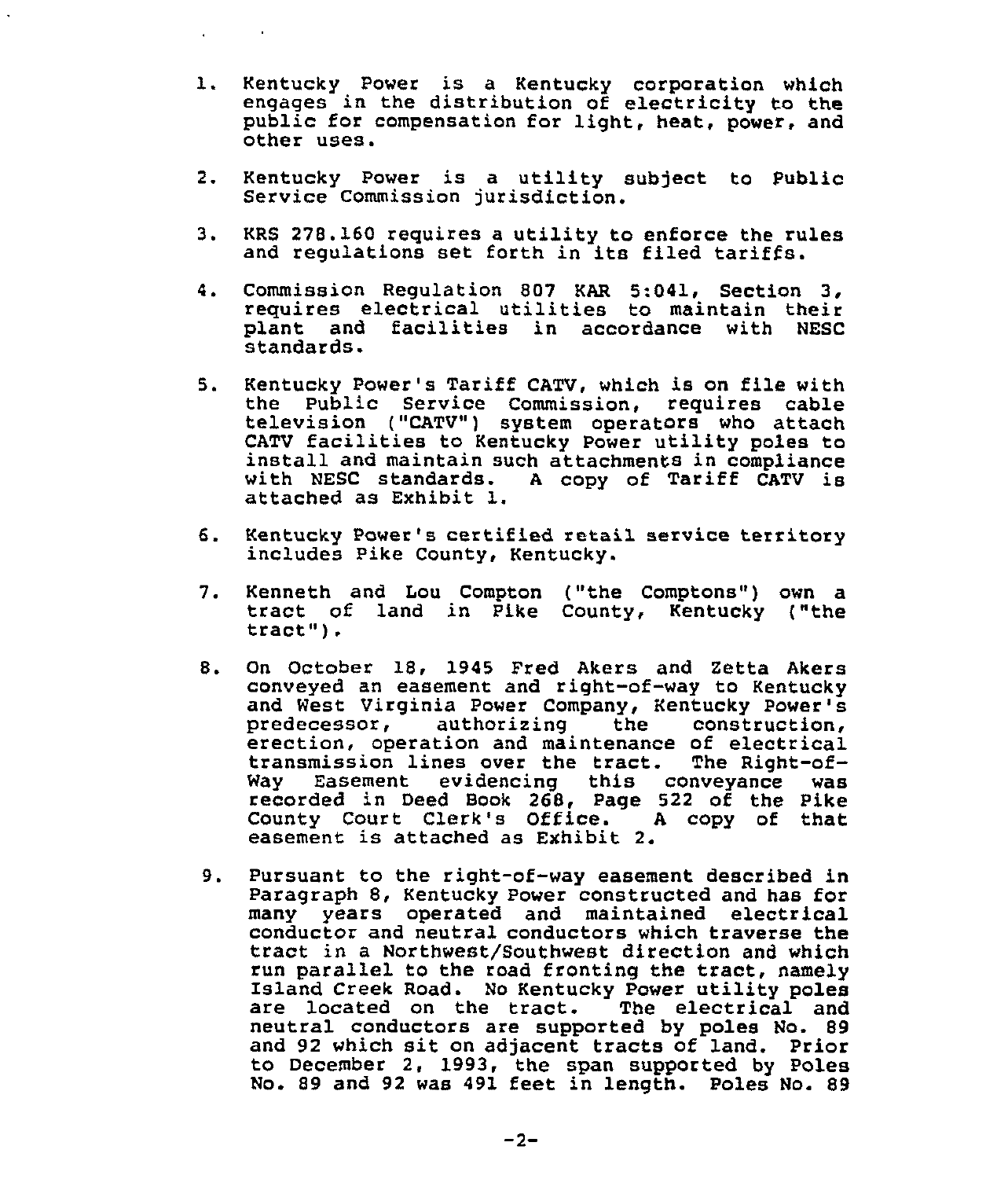and 92 are <sup>45</sup> feet in height. <sup>A</sup> map of the area is attached as Exhibit 3.

- 10. Prior to 1992 and pursuant to Kentucky Power Tariff CATV, Tel-Com, Inc. ("Tel-Com") attached a CATV conductor to Kentucky Power Poles No. 89 and 92.
- 11. In late 1992 the Comptons began filling, grading and leveling the tract. This activity reduced the ground clearance of the conductors attached to Kentucky Power Poles No. 89 and 92.
- 12. In early June 1993, Kenneth Compton notified Commission Staff of the low clearance conditions involving the conductors attached to Kentucky Power Commission Staff referred the matter to Kentucky Power offioials. On June 22, 1993, after Kentucky Power had failed to response to its inguiries, Commission Staff submitted a written request: for information to Kentucky Power. <sup>A</sup> copy of this request is attached as Exhibit 4.
- 13. By letter dated June 29, 1993, <sup>a</sup> copy of which is attached as Exhibit 5, Kentucky Power responded to Commission Staff's request and advised that the Kentucky Power neutral conductor and the Tel-Com CATV conductor which overhung the tract failed to<br>meet NESC standards. Kentucky Power further meet NESC standards. Kentucky Power further<br>advised that Tel-Com had been requested to take corrective action and that Kentucky Power expected to correct its neutral conductor no later than July 2, 1993.
- 14. On September 21, 1993, Kenneth Compton notified Commission Staff that neither Kentucky Power nor Tel-Com had taken any corrective action.
- 15. On September 22, 1993, Commission Staff inspected the tract with Kentucky Power officials and found that neither the Kentucky Power neutral conductor nor the Tel-Com CATV conductor complied with NESC ground clearance standards. At the lowest point of the span, the neutral conductor had a groun clearance of 14 feet, <sup>6</sup> inches, and the Tel-Com CATV conductor had a ground clearance of 10 feet,<br>3.5 inches.
- 16. On October 18, 1993, the Public Service Commission initiated this proceeding and ordered Kentucky Power to bring all deficient facilities into compliance with NESC standards.
- 17. On November 23, 1993, an informal conference was held between Commission Staff, Kentucky Power, and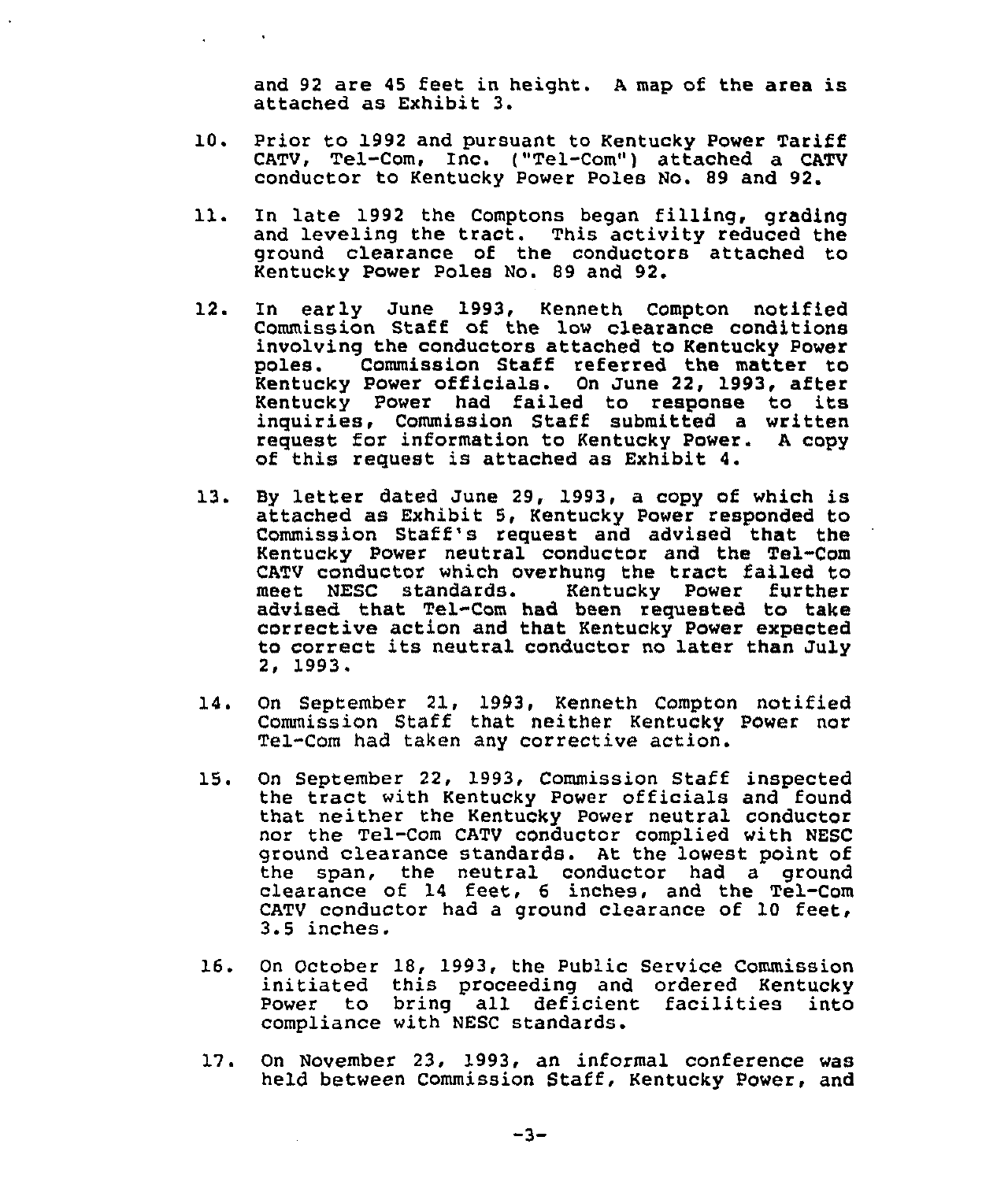Lou Compton. Kentucky Power and Mrs. Compton agreed on the placement of a new <sup>50</sup> foot utility pole on the tract.

- 18. On November 30, 1993, Kentucky Power filed suit against Kenneth and Lou Compton in Pike Circuit Kentucky Power requested an injunction requiring the Comptons to allow Kentucky Power access to the tract to set <sup>a</sup> new utility pole.
- 19. On December 2, 1993, Pike Circuit Court issued an injunction, a copy of which is attached as Exhibit 6, directing the Comptons to permit Kentucky Power onto the tract.
- 20. If called to testify, Kentucky Power officials would testify:
	- Prior to the filing and leveling of the а. tract by the Comptons, the conductors attached to Kentucky Power Poles No. 89 and 92 complied with NESC clearance standards.
	- b. As a result of the filling, grading, and leveling of the tract in 1992, Kentucky Power neutral conductor and the Tel-Com CATV conductor attached Kentucky Power Poles No. B9 and 92 failed to comply with NESC clearance standards.
	- $C$ . In October 1992, the Comptons requested relocation of the conductors attached to Kentucky Power Poles No. 89 and 92 to permit the construction of a heavy equipment garage on the tract.
	- d. Kentucky first learned of the Compton's leveling activity in October 1992.
	- In response to the Comptons' request,  $e_{\bullet}$ Kentucky Power proposed to raise the conductors in question by replacing the existing poles with taller poles. Kenneth Compton objected to the proposal and insisted on relocating the and insisted<br>conductors.
	- f. On January 12, 1993, Kentucky Power employees surveyed the tract for a possible line relocation.
	- g. On January 2S, 1993, Kentucky POwer Marketing Representative J. Smith advised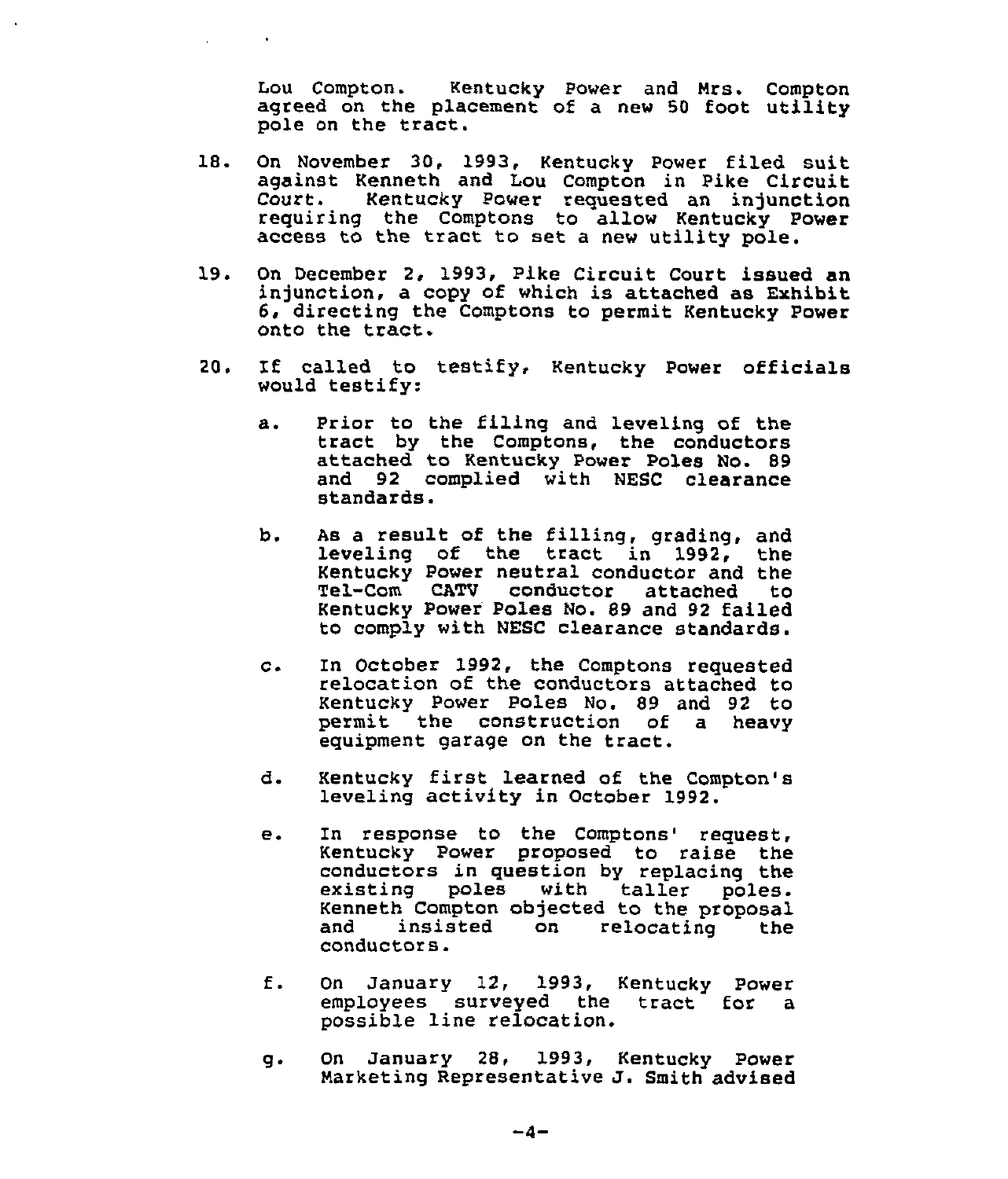Kenneth Compton that Kentucky Power could raise the conductors at no coat by either replacing Poles No. 89 and 92 or placing a new 50 foot pole within the existing span. He also informed Mr. Compton that the estimated cost of relocating the<br>conductors was \$18,835 and that any relocation would be at the Compton's expense.

- h. On March 23, 1993, Lou Compton and<br>Kentucky Power employee Terry Hall Kentucky Power employee Terry discussed Kentucky Power's proposals and possible relocation of the CATV conductor
- i. On October 19, 1993, Kentucky Power employees Bill Johnson and Perry Farmer visited the tract and determined the site of the new pole which would be placed within the existing line's span.
- j. On October 20, 1993, Kentucky Power<br>employees Johnson and Farmer again visited the tract and staked a location for the new utility pole.
- k. In a telephone conversation with Perry Farmer on October 20, 1993, Kenneth Compton agreed to setting of new utility pole on tract. <sup>A</sup> copy of <sup>a</sup> letter confirming this conversation is attached as Exhibit 7.
- 1. On October 21, 1993, Kentucky Power's<br>independent line crew travelled to the tract to install a new utility pole. Kenneth Compton refused access to the tract to set the pole. The invoiced cost for the line crew was \$1,285.
- $m<sub>1</sub>$ On November 24, 1993, Kentucky Power employees visited the tract to install a new 50 foot utility pole. Expressin concern that the eguipment used to dig the hole for the pole may damage the drainage field for the tract's septic tank, Kenneth Compton refused to permit Kentucky Power to set the utility pole in the manner previously agreed. Kentucky<br>Power agreed to return on November 29, 1993 to set the utility pole manually.

$$
-5-
$$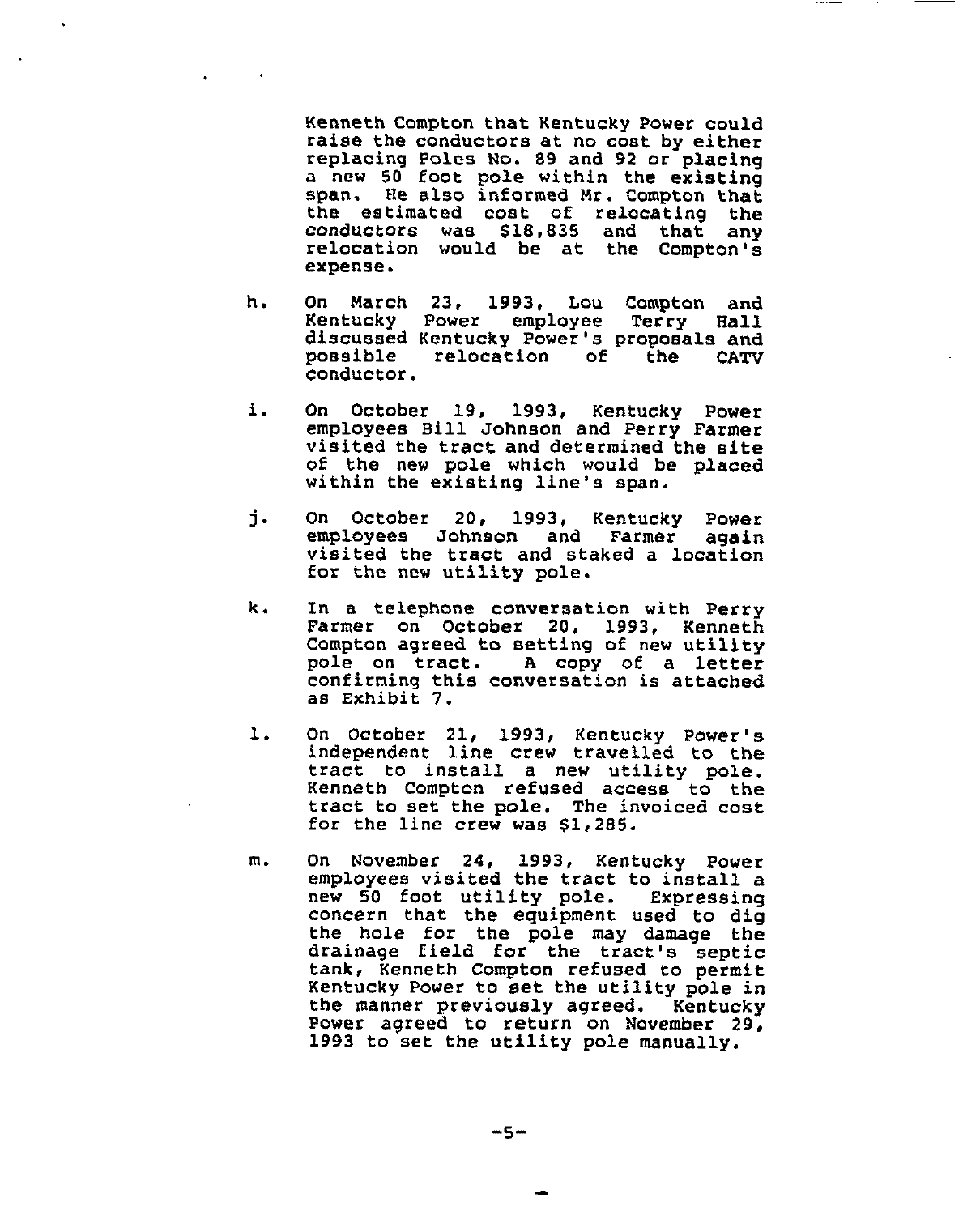- On November 29, l993, an independent line n. crew returned to the tract to set the utility pole manually. Kenneth Compton re5used access to the tract. Total cost for this visit was \$838.
- On November 29, 1993, Mr. Compton advised  $\circ$ . Kentucky Power by letter, <sup>a</sup> copy of which is attached as Exhibit 8, of his refusal to permit access to the tract.
- p. On December 2, 1993, Kentucky Power employees set a 50 foot utility pole at tract. Total cost to set this utility pole was \$1,464.
- g. Upon the setting of the new utility pole, Kentucky Power's neutral conductor and Tel-Com's CATV conductor had a ground clearance of 24.8 feet and 19.5 feet respectively. These clearances meet NESC standards.
- 21. Kentucky Power violated Commission Regulation 807 KAR 5:041, Section 3, by failing to maintain its neutral conductor which traversed the tract in accordance with NESC standards.

WHEREAS, Kentucky Power and Commission Staff disagree on whether Kentucky Power's actions in regard to the Tel-Com CATV conductor viOlated any provision of KRS Chapter 278 or any Commission regulation; and

WHEREAS, Kentucky Power and Commission Staff desire to settle the issues raised by this proceeding.

NOW, THEREFORE, Kentucky Power and Commission Staff agree as follows:

l. Kentucky Power shall, within ten (10) days of entry of an Order approving this Settlement Agreement, pay to the Kentucky State Treasurer the sum of Three Thousand Pive Hundred Dollars  $(53,500)$ .

 $-6-$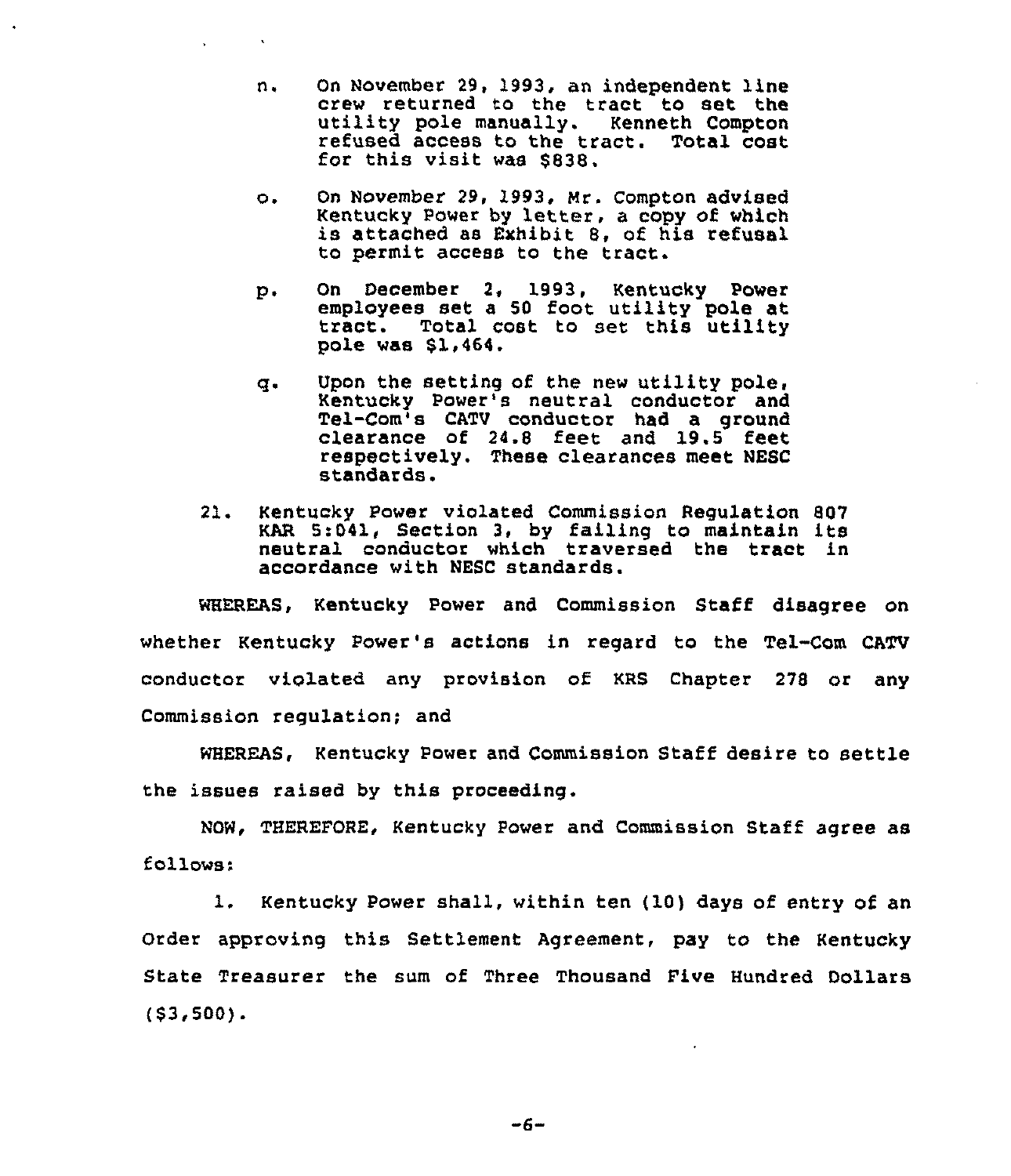2. This Settlement Agreement constitutes full satisfaction of any penalties against Kentucky Power arising out of its operation of its facilities which traverse the Comptons' property. Commission Staff shall recommend to the Commission that, this Settlement Agreement be approved and that this proceeding be closed and removed from the Commission's docket.

3. This Agreement is subject to the acceptance of and approval by the Public Service Commission.

4. If the Public Service Commission fails to accept and approve this Settlement Agreement in its entirety, this proceeding shall go forward and neither the terms of this Settlement Agreement nor any matters raised during settlement negotiations shall be binding on either signatory.

5. If the Public Service Commission accepts and adopts this Settlement Agreement in its entirety and enters an order in this proceeding to that effect. Kentucky Power shall not apply for rehearing in this proceeding nor bring an action for review of that order.

6. Nothing contained herein shall be considered as an admission by Kentucky Power that its actions in regard to the Tel-Com CATV conductor violated any provision of KRS Chapter 278 or any Commission regulation.

IN WITNESS WHEREOF, Kentucky Power and Commission Staff have executed this Settlement Agreement through their duly authorized attorneys.

 $-7-$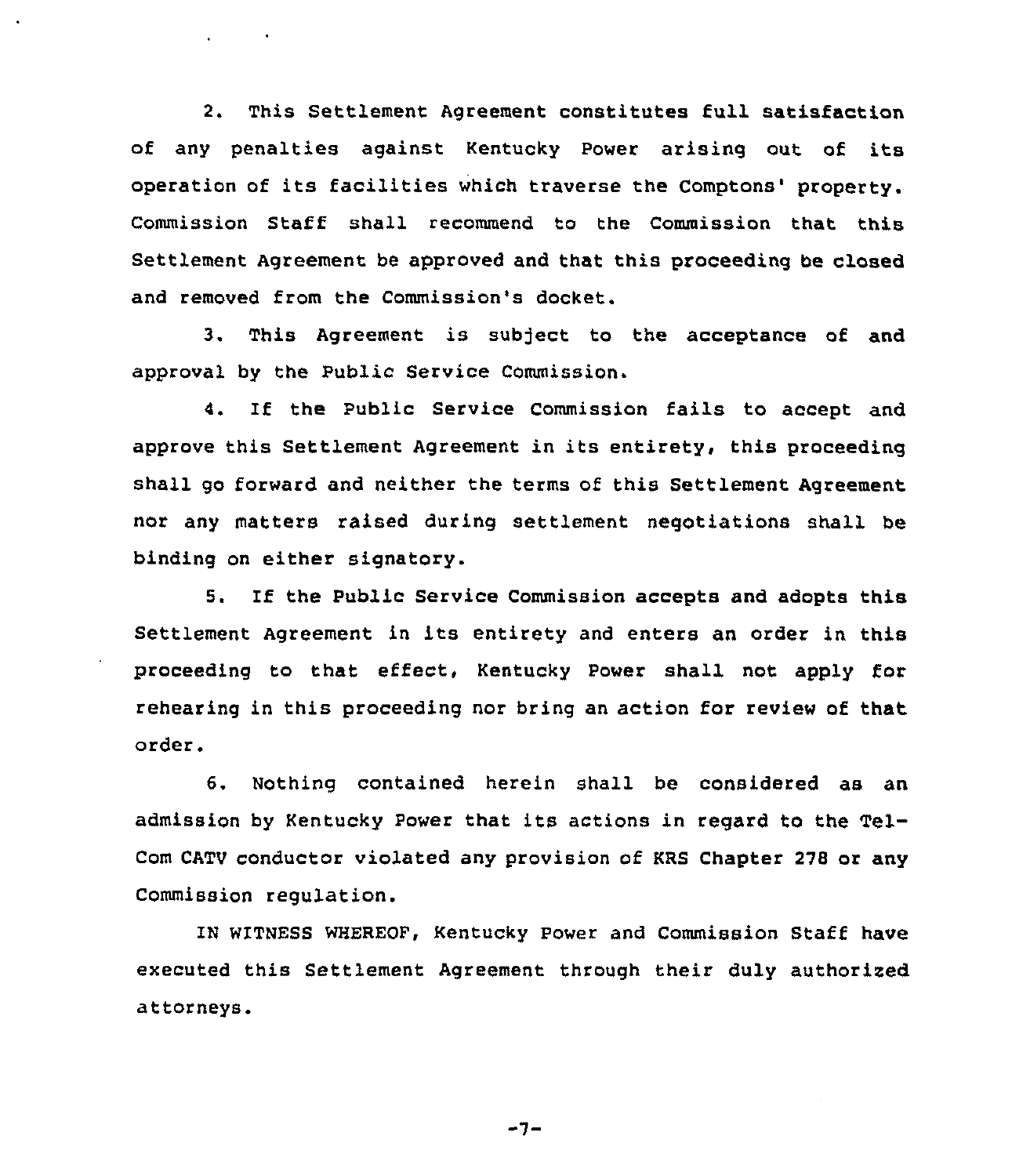Bruce F. Clark STITES 4 HARBISON 421 West Main Street Frankfort, Kentucky 40601 Telephone: (502) 223-3477

COUNSEL FOR KENTUCKY POWER COMPANY COUNCIL CON MANCO<br>Hereld E. Wuetche

Post Office Box 615 Frankfort, Kentucky 40602 Telephone: (502) 564-3940 COUNSEL FOR STAFF OF PUBLIC SERVICE COMMISSION OF KENTUCKY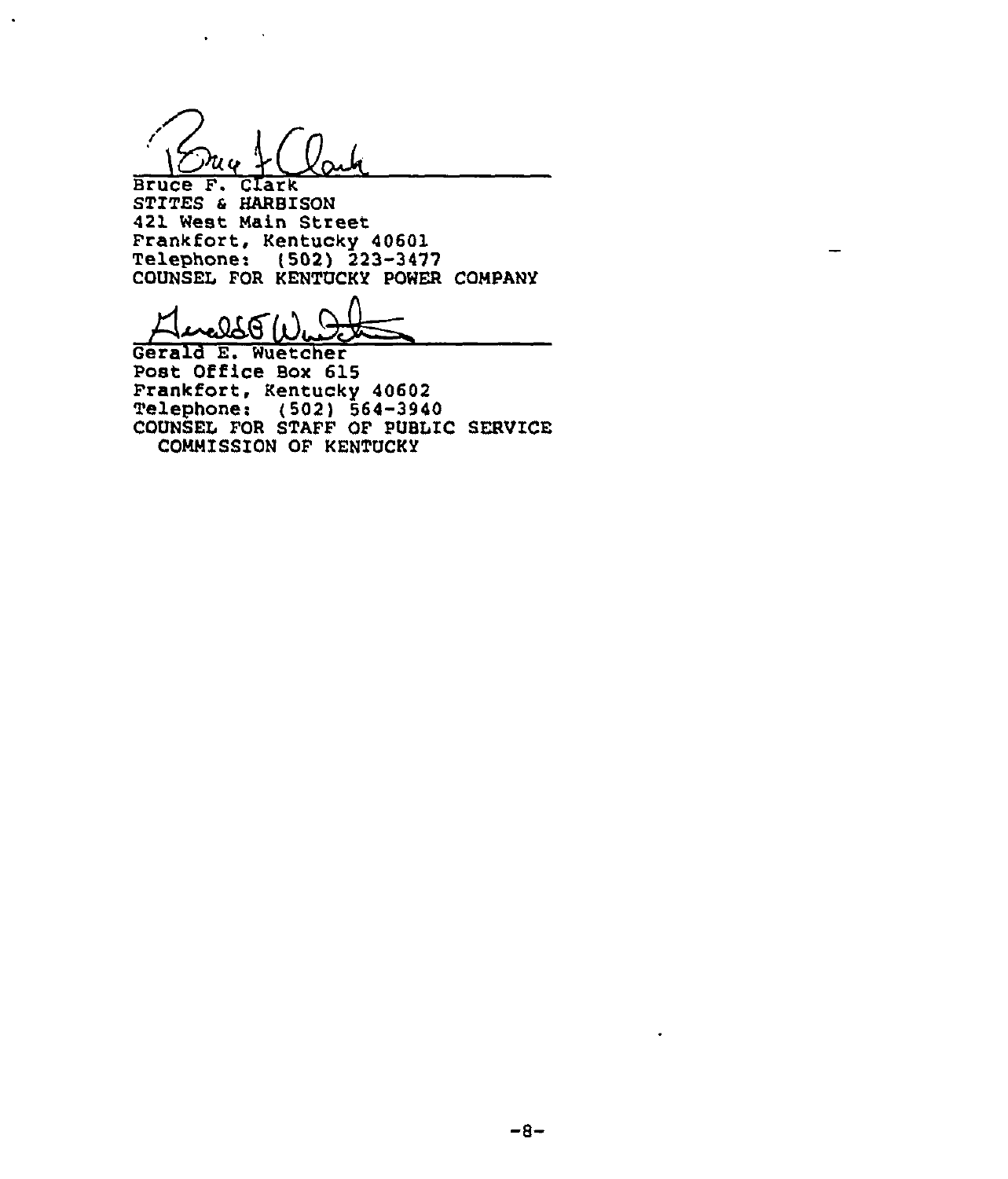**ORIGINAL CANCELLING** 

SHEET NO.  $16 - 1$ SHEET NO.

P.S.C. ELECTRIC NO. 6

#### TARIFF C.A.T.V. (Cable Television Pole Attachment)

#### AVAILABILITY OF SERVICE.

Available to operators of cable television systems. (Operators) furnishing cable television service in the operating area of Kentucky Power Company (Company) for attachments of serial cables, wires and associated appliances (attachmenta) to certain distribution poles of Kentucky Power Company.

#### RATES.

\$4.97 per pola/vear Charge for attachments on a two-user pole . . . . . . . . Charge for attachments on a three-user pole . . . . . . . \$5.53 per pole/year

The above rate was calculated in accordance with the following formula:

Weighted Average x Carrying Uzage  $\mathbf{x}$ - Rate Per Pole **Eare Pole Cost** Factor **Charge** 

#### DELAYED PAYMENT CHARGE.

This Tariff is net if account is paid in full within 15 days of date of bill. On all accounts not so paid an additional charge of 5% of the unpaid balance will be made.

#### POLE SUBJECT TO ATTACHMENT.

When an Operator proposes to furnish cable television service within the Company's operating area and desires to make ettechments on certain distribution poles of Company, Operator shall make written application, on a form furnished by Company, to install attechments specifying the location of each pole in question, the character of its proposed attachments and the amount and location of space desired. Within twenty-one (21) days after receipt of the application, Company shall notify Operator in writing whether and to what extent any special conditions will be required to permit the use by Operator of each such pole. Operator shall have a non-exclusive right to use such poles of Company as may be used or reserved. for use by Operator and any other poles of Company when brought hereunder in accordance with the procedure hereinafter provided. Company shall have the right to grant, by contract or otherwise to others rights or privileges to use any poles of the Company and Company shall have the right to continue and extend any such rights or privileges heretofore granted. All poles shall be and remain the property of Company regardless of any payment by Operator towerd their cost and Operator shall, except for the rights provided hereunder, acquire no right, title or interest in or to any such pole.

#### STANDARDS FOR INSTALLATION.

All attachments and associated equipment of Operator (including without limitation, power supplies) shall be installed in a manner satisfactory to Company and so as not to interfere with the present or any future use which Company may desire to make of the poles covered by this Tariff. All such attachments and equipment shail be installed and at all times swintsined by Operator so as to comply at least with the minimum requirements of the National Electrical Safety Code and any other applicable regulations or codes promulgated by state, local or other governmental authority having jurisdiction thereover. Power supply apparatus having as its largest dimension more than sixteen inches must be placed on a separate pole to be installed by operator. Operator shall take necessary precautions by the installation of protective equipment or other means, to protect all persons and property of ell kinds against injury or damage occurring by reason of Operator's attachments.

#### POLE INSTALLATION OR REPLACEMENT: REARRANGEMENTS; GUYING.

In any case Operator proposes to instell attechments on a pole to be erected by Company in a new location, and to provide adequate space or atrenath to accommodate such attachments (either at the request of Operator, to to comply with the aforesaid codes and regulations) such pole must, in Company's judgment, be taller and/or stronger that would be necessary to accommodate the facilities of Company and of other persons who have previously indicated that they desire to make attachments on such pole or with whom company has an agreement<br>providing for joint or shared ownership of poles, the cost of such extra height shaking parametrisation and to Company by Operator. Such cost shall be the difference between the cost in place of strains (the current cost in place of a pole considered by Company to be adequate for the faciliting production and the attachments of such other persons.

(Cont'd on Sheet No. 16-2)

1 1991 APR. DATE EFFECTIVE Service rendered on and after Abril 1, 1991 DATE OF ISSUE November, 11, 1991  $\mathscr{P}$ FOTLE AT Leg **PIIRSHAMILATO POT KAR 5:011.** ۷ ISSUED BY PRESIDENT **SECTION DI (1) NAME ADDRESS** TITLE Issued by authority of an Order of the Public Service Commission in Case No. 91-066 dates October 28, 1991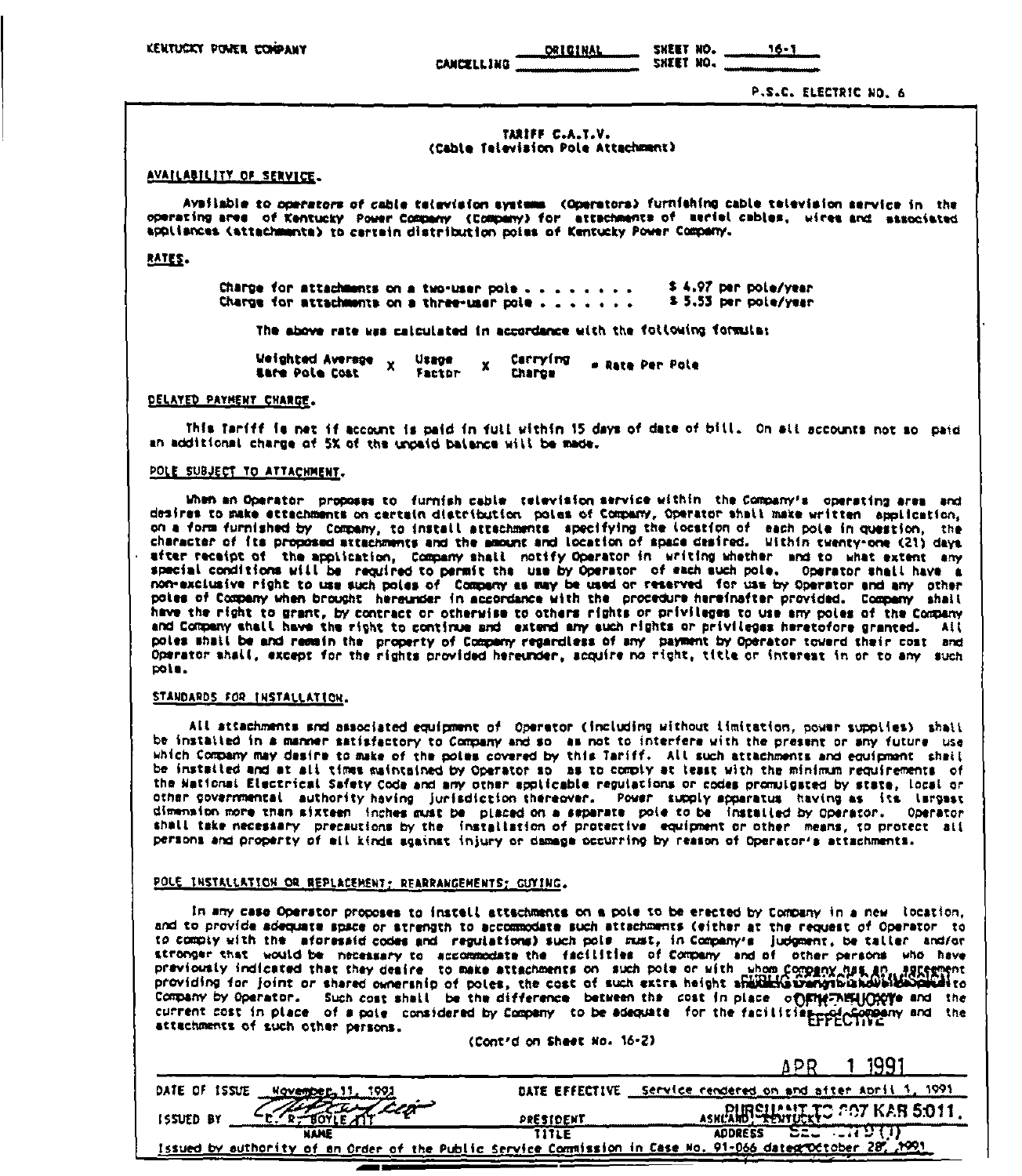ORIGINAL SHEET NO.  $16 - 2$ CANCELLING SHEET NO.

P.S.C. ELECTRIC NO. 6

#### TARIFF C.A.T.V. (Cont'd) (Cable Television Pole Attachment)

#### POLE INSTALLATION OR REPLACEMENT: REARRANGEMENTS: GUYING. (Cont'd)

Where in Company's judgment a new pole must be erected to replace an existing pole solely to adequately provide for Operator's proposed ettachments, Operator agrees to pay Company for the cost of extra height or strength as provided in the preceding paragraph, and a sum equal to the then value in place of the pole which is replaced, plus the cost of removal of the in-place pole, minus the salvage value, if any, of the removed pole. Operator shall also pay to Company and to any other owner of existing attachments on the pole the cost of<br>removing each of their respective facilities or attachments, from the existing pole and restablishing the same or like facilities or attachments on the newly-installed pole.

If Operator's desired attachments can be accommodated on existing-poles of Company by rearranging fecilities of Company or existing attachments thereon of any other person, or if because of Operator's proposed attachments it is necessary for Company to rearrange its facilities on any pole not owned by it, then in any such case, Operator shall relatures Company and any such other person for the respective expense incurred in making such rearrangement.

If because of the requirements of its business, Company proposed to replace an existing pole on which Operator has any attachment, or Company proposed to change the errangement of its facilities on any such pole in such manner as to necessitate a rearrangement of Operator's attachment, or if as a result of any inspection of Operator's attachments Company determines that any such attachments are not in accordance with applicable codes<br>or the provisions of this Tariff or are otherwise hazards Company shall give Operator not less than 48 hours notice of such proposed replacement or change, or any such violation or hazard, unless an emergency requires a<br>shorter period. In such event, Operator shall at its expense relocate, restrange or modify its attachments at the time specified by Company. If Operator fails to do so, or if any such emergency makes notice impractical, Company shall perform such relocation or rearrangement and Operator shall reimburse Company for the reasonable cost thereof.

Any edditional guying or anchors required by resson of the sttachments of Operator shall be provided at the expense of Operator and shall meet the requirements of all applicable codes or regulations and Company's generally applicable guying standards.

#### POLE INSPECTION.

Company reserves the right to inspect each new or proposed installation of Operator on Company's poles. In addition, Company may make periodic inspections, as conditions may warrant, for the purpose of determining compliance with the provisions of this Tariff. Company's right to make any inspections and any inspection made pursuant to such right shail not relieve Operator of any responsibility, obligation or liability assumed under this fariff.

#### UHAUTHORIZED ATTACHMENTS.

Operator shall make no attachment to or other use of any pole of Company or any facilities of Company thereon, except as suthorized. Should such unsuthorized attachment or use be made, Operator shall pay to Company on demand two times the charges and fees, including but not limited to, any payable under the heading<br>"POLE INSTALLATION OR REPLACEMENT; REARRANGEMENTS; GUTING" that would have been payable had such attachment been made on the cate following the date of the last previous inspection required to be made by Company under applicable regulations of the Kentucky Public Service Commission.

#### ABANDONNENT BY OPERATOR.

Operator may at any time abandon the use of a pole hereunder by removing therefrom all of its attachments and by giving written notice thereof on a form provided by the Company, and no pole shall be considered abandoned until such notice is received.

#### INDEMNITY.

Operator hereby agrees to indemnify, hold harmless, and defend Company from and against any and all loss,<br>damage, cost or expense which Company may suffer or for which Company may be suffelifs of a bassistendate potion of operator's service to its subscribers or because of interference.with telegratestrophytogention of said subscribers or others, or by resson of bodily injury, including death, to any person, expressive or

| DATE OF ISSUE<br>November 41                                                                                         |           | DATE EFFECTIVE Service rendered on and otter xdril 1.<br>1991 |
|----------------------------------------------------------------------------------------------------------------------|-----------|---------------------------------------------------------------|
| ISSUED BY                                                                                                            | PRESIDENT | MILLENT STOT KAR 6.011.                                       |
| <b>NAME</b><br>Issued by authority of an Order of the Public Service Commission in Case No. 91-066 Bated Gorober 18. | 1111 E    | 1991                                                          |
|                                                                                                                      |           |                                                               |
|                                                                                                                      |           | or marine and                                                 |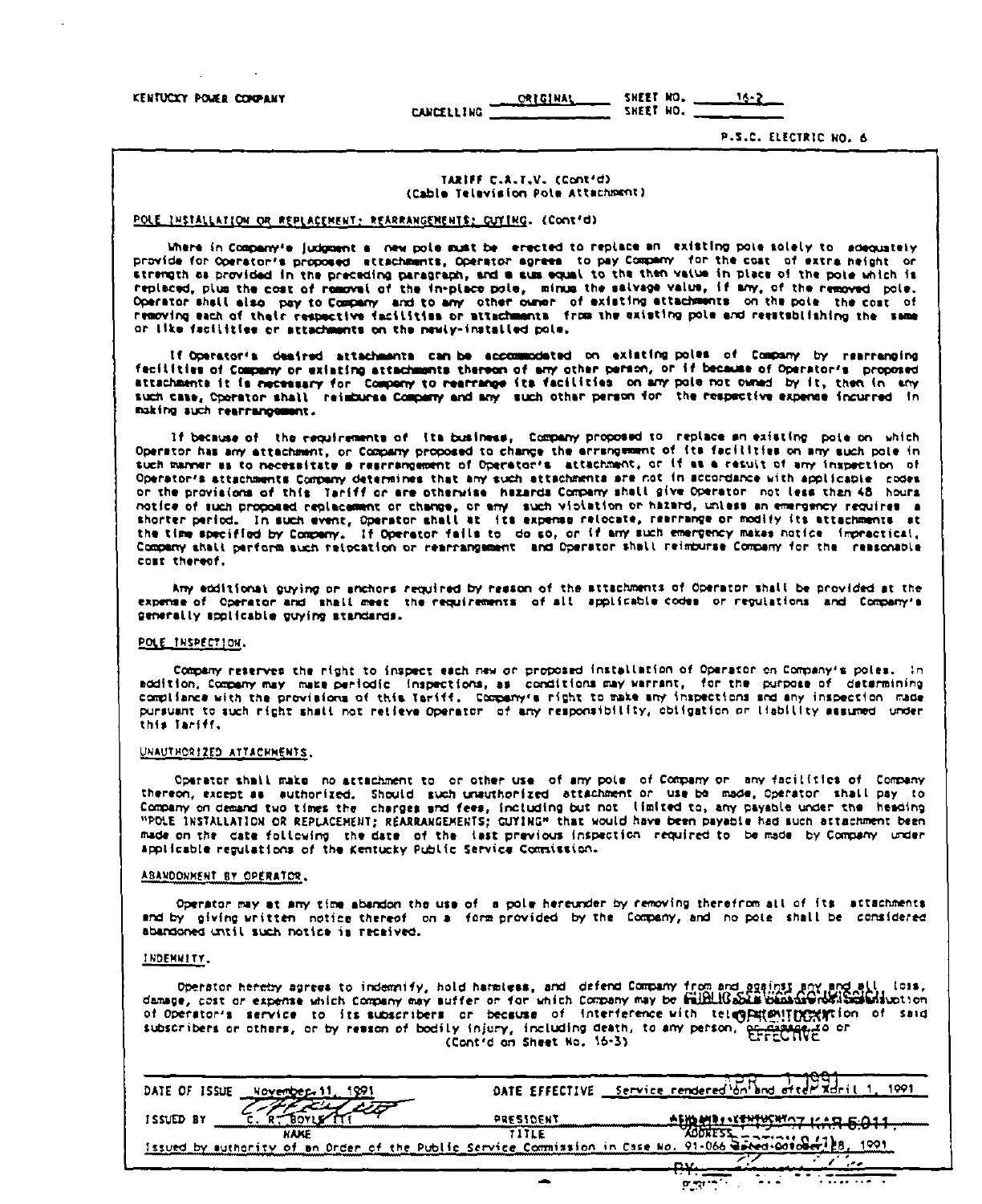# KENTUCKY POWER COMPANY

SHEET NO. **ORIGINAL** CANCELLING SHEET NO.

P.S.C. ELECTRIC NO. 6

 $16 - 3$ 

#### TARIFF C.A.T.V. (Contrd) (Cable Television Pola Attachment)

INDENNITY, (Cont'd)

destruction of any property, including loss of use thereof, arising out of or in any manner connected with the<br>attachment, operetion, and maintenance of the facilities of Operator on the poles of Company under this Tariff, when due to any act, oniasion or negligence of Operator, or to any such act, onission or healinence of Operatoria respective representatives, employees, agenta or contractors.

#### INSURANCE

Operator astees to obtain and maintein at all times policies of insurance as follows:

- (a) Comprehensive bodily injury liability insurance in an assount not less than \$1,000,000 for any one contrace.
- (b) Comprehensive property damage liability insurance in an amount not less than \$500,000 for any one occurrence.
- (c) Contractual liability insurance in an amount not less than the foregoing minimums to cover the liability assumed by the Operator under the spreement or indemnity set forth above.

Prior to making attachments at Company's poles, Operator shall furnish to Company two-cooles of a certificate, from an insurance carrier licensed to do business in Kentucky, stating that policies of insurance have been issued by it to Operator providing for the insurance (isted above and that such policies are in force. Such certificate shall state that the insurance carrier will give Company fifteen (15) days' prior written notice of any cancallation of or material change in such policies.

#### EASEMENTS.

Operator shell secure any right, license or permit from any governmental body, authority or other person or persons which may be required for the construction or maintenance of attachments of Operator. Company does not convey nor guarantee any easements, rights-of-way or franchises for the construction and maintenance of said attachments. Operator hereby agrees to indemnify and save harmless Company from any and all claims, including the expenses incurred by Company to defend (tself against such claims, resulting from or arising out of the failure of Operator to secure such right, license, permit or essement for the construction or maintenance of said attachments on Company's poles.

#### CHARGES AND FEES.

Operator agrees to pay Company in advance, semi-ennually, charges to be computed as set forth in Tariff, and such other charges as 'may be provided for herein, for the use of each of Company's poles, any portion of which is occupied by, or reserved at Operator's request for the attachments of Operator.

Operator agrees to reisturse Company for all reasonable non-recurring expenses caused by or sttributable to Operator's initial attachments including without limitation the amounts set forth herein before and the expenses of Company in examining poles used but not owned by Company to which Operator proposes to make attachments.

#### FEES FOR ADDITIONAL ATTACKMENTS OR REMOVALS.

For attachments made or removed which are reported to the Company between billing dates. Operator shall be billed or credited a prorated amount of the arrus) charge effective with the date of attachment or removal on the Operator's next bill.

#### ADVANCE BILLING.

Payments of amounts due hereunder are due on the dates or at the times indicated with respect to each such payment. In the event the time for any payment is not specified, such payment, apart is not section. The event the time for any payment is not specified, such payment, apart compressions of the invoice there for on all amo attachment charges, Company may, at its option, require that the estimated amount thereogreently in advance of permission to use any pote or the performance by Company of any work. In such a case, Company shall invoice any deficiency or refund any excess to Operator after the correct amount of such payment has been determined. (Cont'd on Sheet No. 16-4)

APR 1 1991

| DATE OF ISSUE                                                                                               | DATE EFFECTIVE | <u>Service geHRSHY ANT AND ANZEKAAR 5:011991</u> |
|-------------------------------------------------------------------------------------------------------------|----------------|--------------------------------------------------|
| ISSUED BY                                                                                                   | PRESIDENT      | $\frac{c}{\kappa c}$<br>ASHLAND.                 |
| KAJE                                                                                                        | TITLE          | ABORESS AND WOOD                                 |
| Issued by authority of an Order of the Public Service Commission in Case No. 91-065 Bated Detober 28, 1903. |                |                                                  |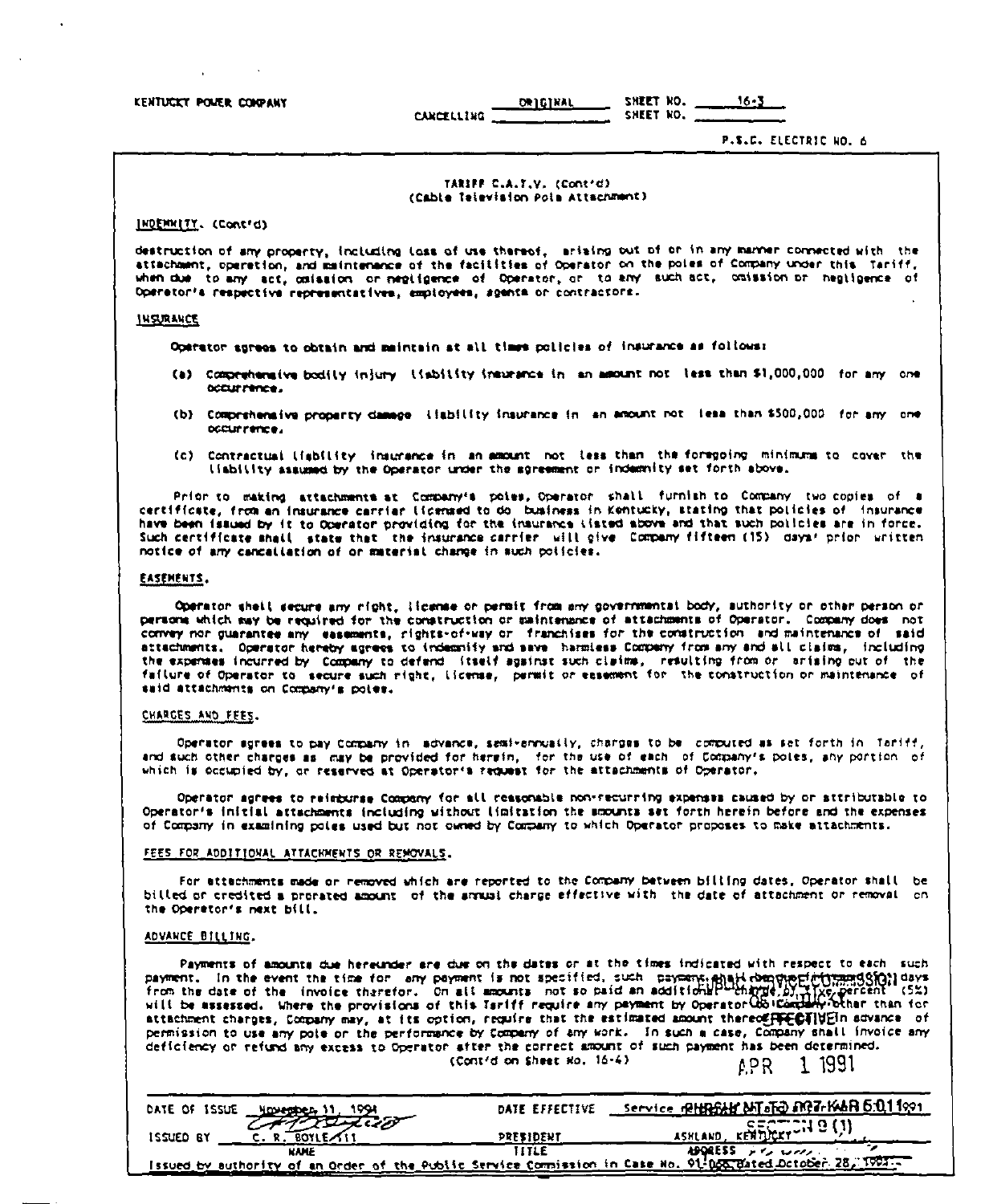KENTUCKY POWER COMPANY

 $\Delta$ 

ORIGINAL SHEET NO. **CANCELLING** 

P.S.C. ELECTRIC NO. 6

16.4

#### TARIFF C.A.T.V. (Cont'd) (Cable Tolevision Pole Attachment)

### DEFAULT OR HOW-COMPLIANCE.

If Operator fails to comply with any of the provisions of this Tariff or defaults in the performance of any of its obligations under this facili and fails within thirty (30) days, after written notice from Company to correct such default or non-compliance, Company way, at its option forthwith take any one or more of the following actionss terminate the specific permit or permits covering the poles to which such default or non-compliance is applicable; recove, relocate or rearrange attachments of Operator to which such default or non-compliance relates, all at Operator's expense; decline to permit additional attachments hereunder until such datault is cursd; or in the event of any failure to pay any of the charges. fees or amounts provided in this Tariff or may other substantial default, or of repeated defaults terminate Operator's right of attachment. Wo Hability shall be incurred by Company Docause of any or all such sotions except for negligent destruction by the Company of CATV equipment in any relocation or removal of such equipment. The remedies provided herein are cumulative and in addition to any other remodies available to Company-

#### PRICE AGREEMENTS.

This Tariff terminates and supersedes any previous agressent, license or joint use affecting Company's Doles and Operator's attachments covered herein.

#### ASSICHMENT.

This Tariff shall be binding upon and inure to the benefits of the parties hereto, their respective successors and/or assigns, but Operator shall not assign, transfer or sublet any of the rights hereby granted without the prior written comment of the Company, which shall not be unreasonably withheld, and any such purported assignment, transfer or subletting without such consent shall be void.

# PERFORMANCE MAIVER.

Heither party shall be considered in default in the performance of its obligations herein, or any of them, to the extent that performance is delayed or prevented due to causes beyond the control of said party, including but not limited to, Acts of God or the public enemy, war, revolution, civil commotion, blockade or embargo, acts of government, any law, order, proclamation, regulation, ordinance, damand, or requirement of any government,<br>fires, explosions, cyclones, floods, unavoidable casualties, quarantine, restrictions, strikes, labor disputes, lock-outs, and other causes beyond the reasonable control of sither of the parties.

#### PRESERVATION OF REMEDIES.

No delay or omission in the exercise of any power or remedy herein provided or otherwise svailable to the Company shall impair or affect its right thereafter to exercise the same.

#### HEADINGS.

Headings usad in this Tariff are inserted only for the convenience of the parties and shall not affect th interpretation or construction of this Tariff.

> **PUBLIC CERVICE COMMISSION** OF KENTUCKY **FFFECTIVE**

#### **APR** 1 1991

PURSUANT TO 807 ISAR 5.011.

SECTION B (5)  $\frac{g_1}{\log(2\pi)}$ B۲۰

| DATE OF ISSUE<br>Z                                                                                          |           | DATE EFFECTIVE Service rendered on and after April 1, 1' |
|-------------------------------------------------------------------------------------------------------------|-----------|----------------------------------------------------------|
| issued by                                                                                                   | PRESIDENT | ASHLAND KENTUCKY                                         |
| <b>NAME</b>                                                                                                 | TITLF     | <b>ADDRESS</b>                                           |
| Issued by suthority of an Order of the Public Service Commission in Case No. 01-066 dated October 28, 1991. |           |                                                          |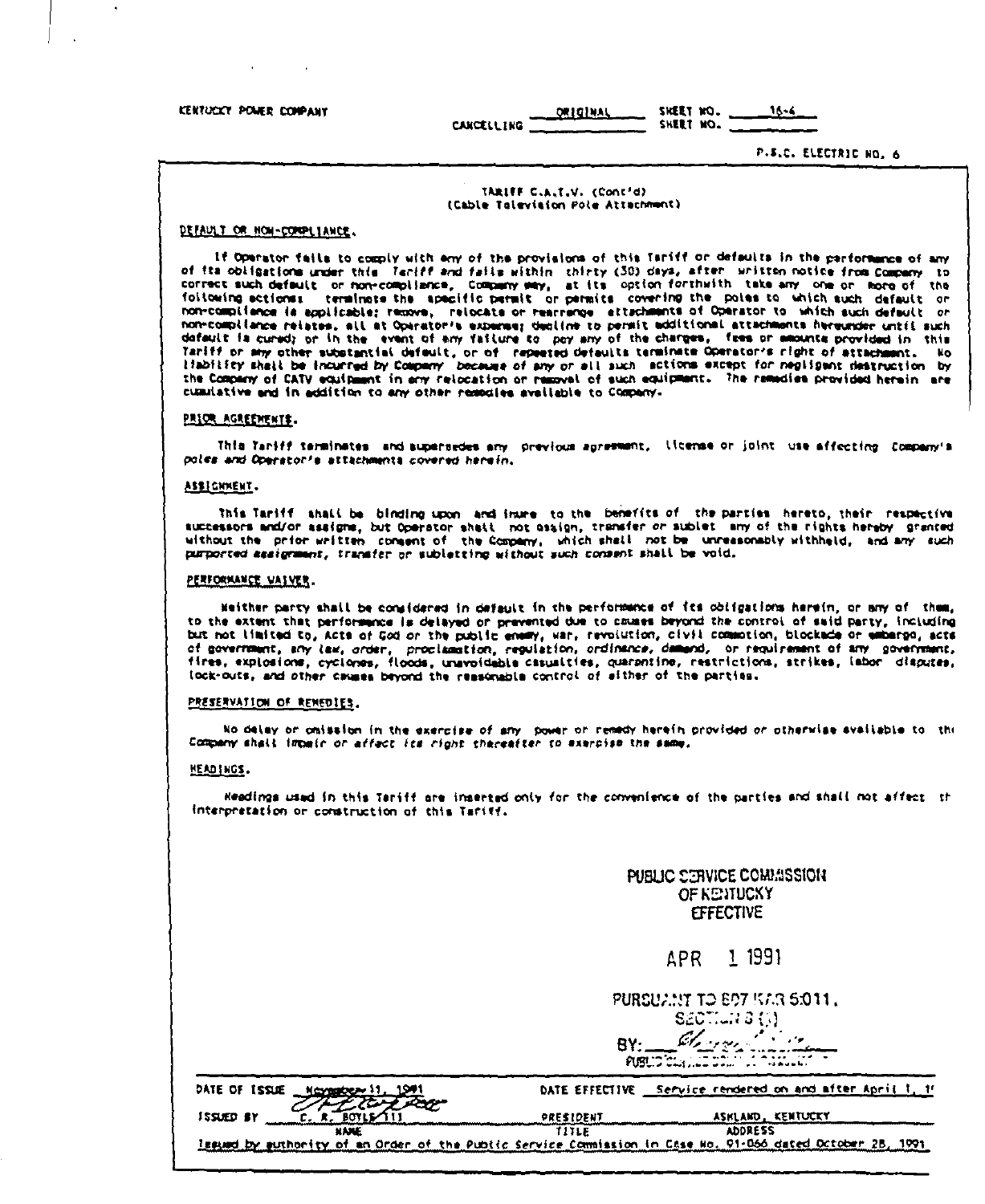of The Control of Gallery 1. 16 22 W W W 10 3783. **RIGHT OF WAY EATLAINT** WORK SENSISS AT THE RIGHT OF REAL AST Farm No. 103-R/E RECEIVED OF KENTUCKY AND WITT VIRGINIA POWER COMPANY, INCORPORATED. 3 , in consideration of which Fired also Kentucky corporation, the sum of One Dollar (51.00). getta akuz his of hereby grant and convey into said Kentucky and West Virginia Power Company, Incorporated, its same cenors and assigns, the right and easement to construct, operate and maintain or remove an electric power line. with all necessary poles, anchors, wires and fixtures and the right to permit attachments of others to said poles on and over our lands, with services and exemplons therefrom, situate in the District of Allen <u>- Juli 121</u> Creck  $\Box$  County of  $\Box$ .........., and State of Kentucky, and boundeds. On the North by the lands of Time hands M. Comaton On the East by the lands of The regular the On the South by the lands of 24 River 62 16 regular control On the West by the lands of ZZ at except. Correspondent with the right of ingress and egress to and from and over said premises. Being an easement over the same property conveyed to granter herein by Alaskand  $\rightarrow$  by deed dated  $\rightarrow$  3 as  $\frac{1}{2}$  .  $\rightarrow$   $\rightarrow$   $\rightarrow$  and recorded in  $\rightarrow$ County, Deed Book  $\ldots$ , Page  $\pm 5$ , Jate  $\pm \ldots$ ,  $\pm 1$ Together with the right to cut or trim any trees which may endanger the safety or interfere with the construction and use of said electric power line. TO HAVE AND TO HOLD the same mate said Kentucky and West Virginia Power Company, Incorporated, its successors and assigns. It is agreed that the foregoing is the catter contract between the parties hereto, and that this written agreement is complete in all its terms and providents. This agreement is dated the 1. The day of The diagnose  $19.42.$ WITNESS the following signatures and source WITNESS:  $(SEAL)$ . San Maria Soll (SEAL) Robert Lear Hilfman, Bilinille K.  $(SEAL)$  $(SEAL)$ EXHIBIT 2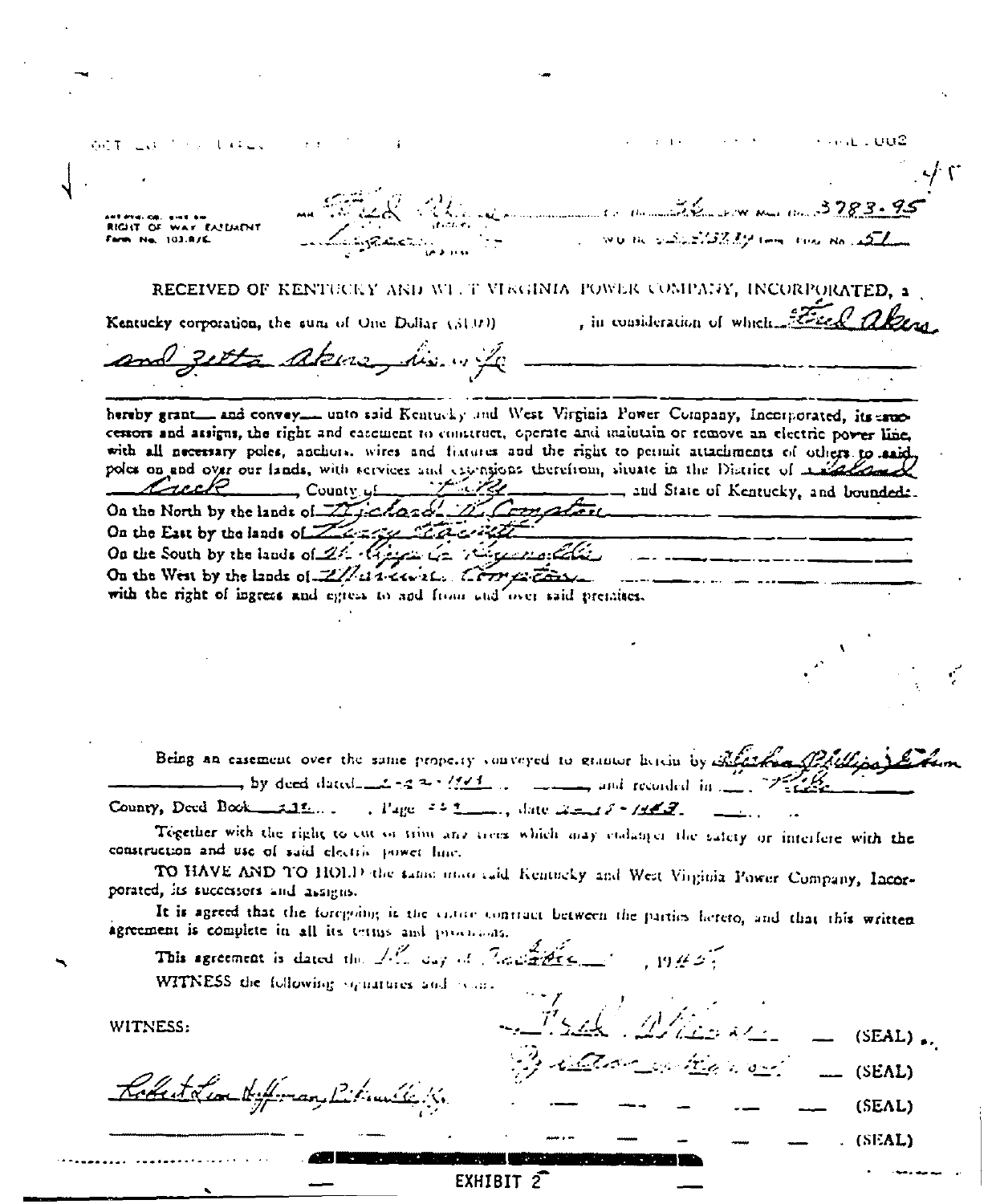# EXHIBIT 3

 $\sim 10^7$ 

(PILED WITH ORIGINAL BUT NOT REPRODUCED HEREIN)

 $\sim 10$ 

 $\sim$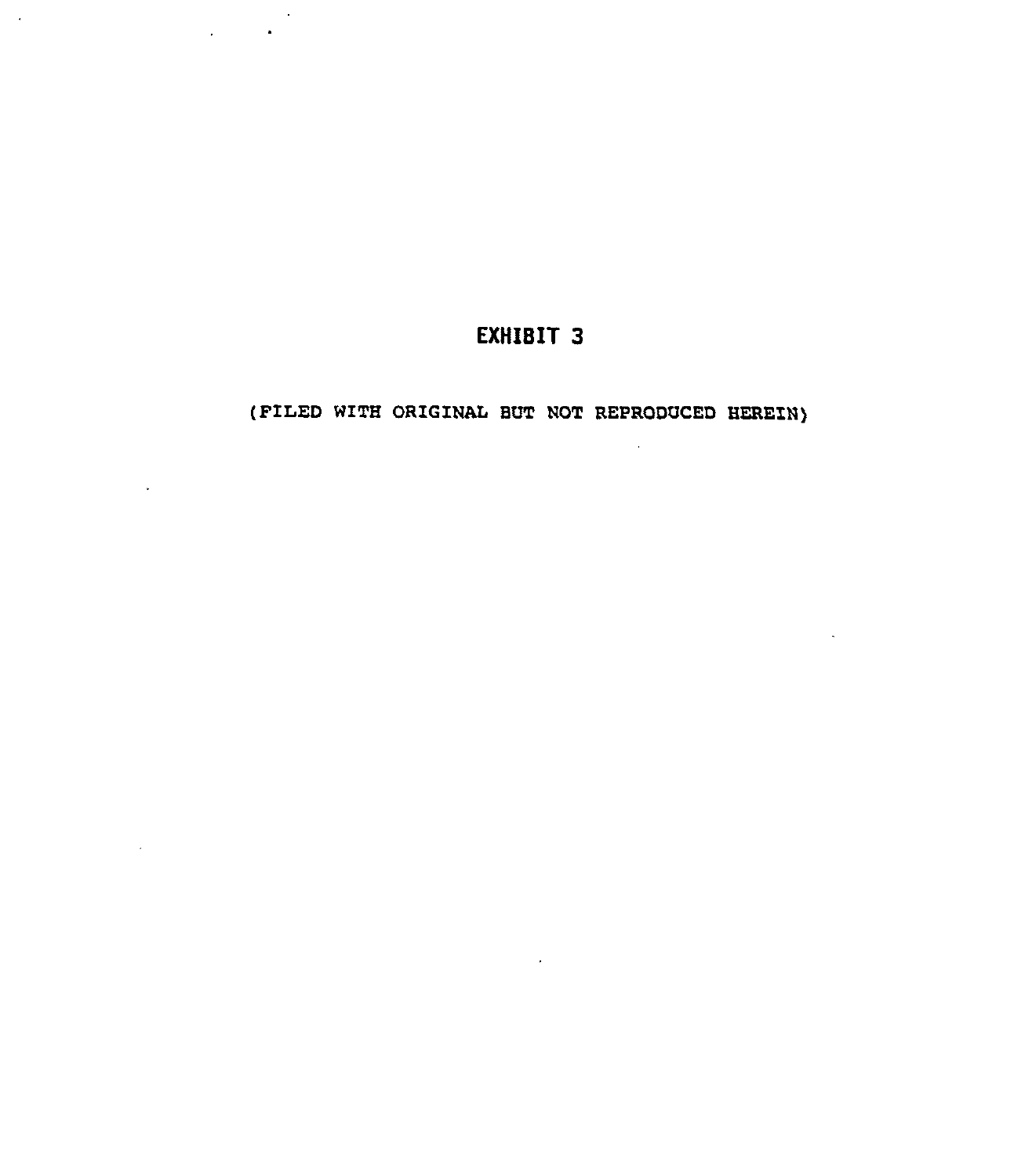

COMMOHWLALIH Of RLHTOCRT PUBLIC SERVICE COMMISSION **TID SCHENKEL LANE** POST OFFICE BOX 615 IRANKFORE. KY 40602 15021564-3940

June 22. 1993

Rr. coulter R. Boyle Presioent Kentucky Power Company 1701 Central Avenue P.Q. Box 1428 Ashland. KY 41101

Dear Mr. Boyle:

Nr. Kenneth Compton called our office regarding low clearance of the electric and cable TV lines that cross his property on Route 5 Box 301 Pikeville, Kentucky.

Nr. Fred Long of Kentucky power Company ("Kentucky power") was contacted regarding this complaint. He referred this matter to Mr. perry Farmer of Kentucky power who contacted Nr. Elle El-Rouaiheb of the Commission's staff. Mr. Farmer indicated that the electric lines' clearances meet the NESC, but the cable TV line which is attached to Kentucky Power's poles may not. <sup>A</sup> request was made to Mr. Farmer to have the line clearances checked on Mr. Compton's property and to report back to us concerning whether the lines meet the ciearances required by the NESC. This conversation took place on June 10, 1993. As of the date of this letter, we have not heard from Mr. Farmer regarding the line clearances even though he was contacted twice by Nr. El-Rouaiheb and a message was left asking him co return the calls.

Within 7 days from the date of this letter provide the fo1 lowing information:

1. Do the electric lines and cable TV lines meet the clearances required by 1990 NESC2

2. If the response to question 1 is no, indicate the steps taken by Kentucky Power to insure that the line clearances will meet the 1990 NESC and indicate the completion date.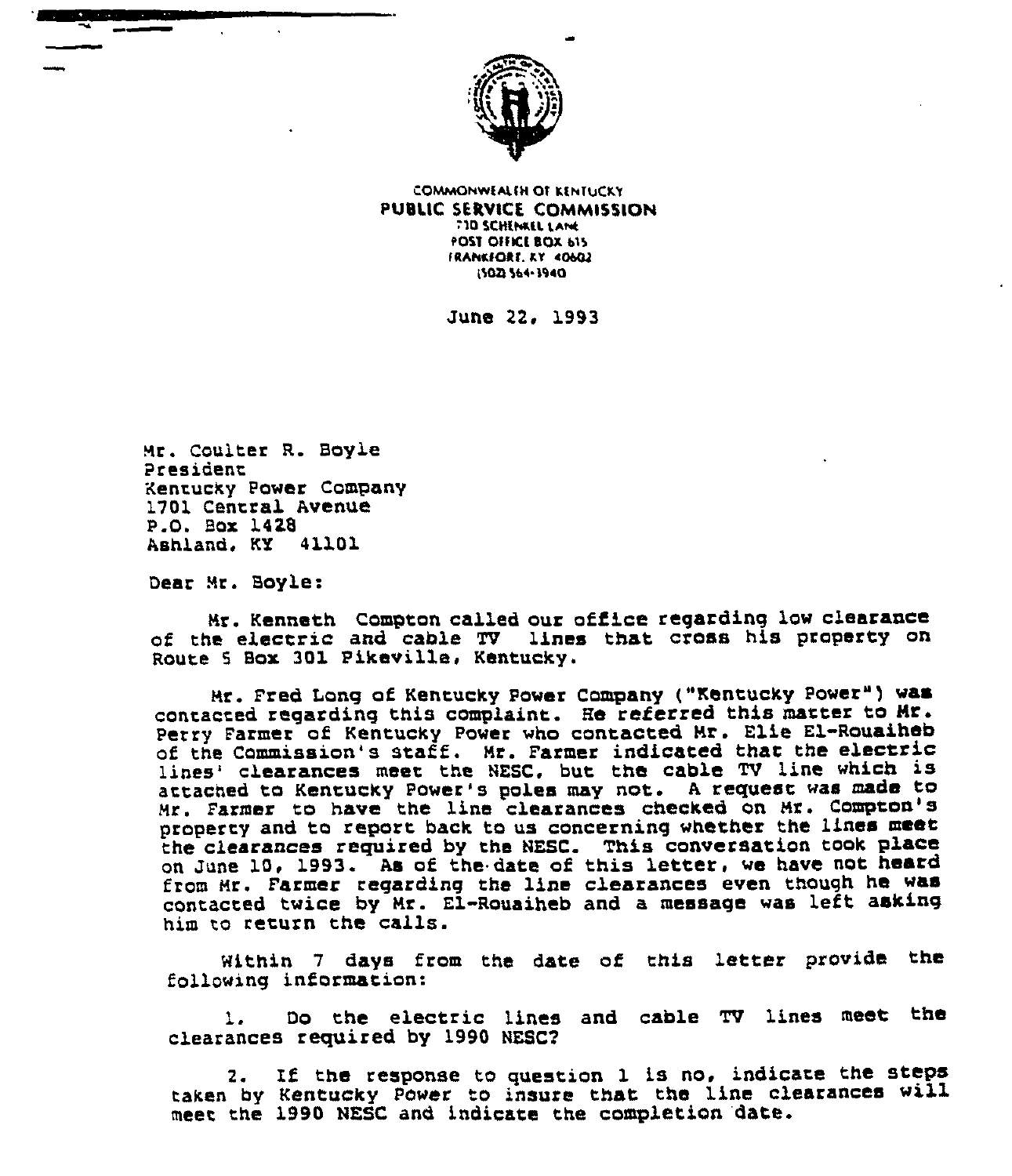

If you have any questions, please contact Mr. Elle El-Rouaiheb at (502) 564-3940.

Sincerely,

IZ.

Claude G. Rhorer, Jr., Director<br>Division of Utility Engineering<br>and Services

CGR:tgp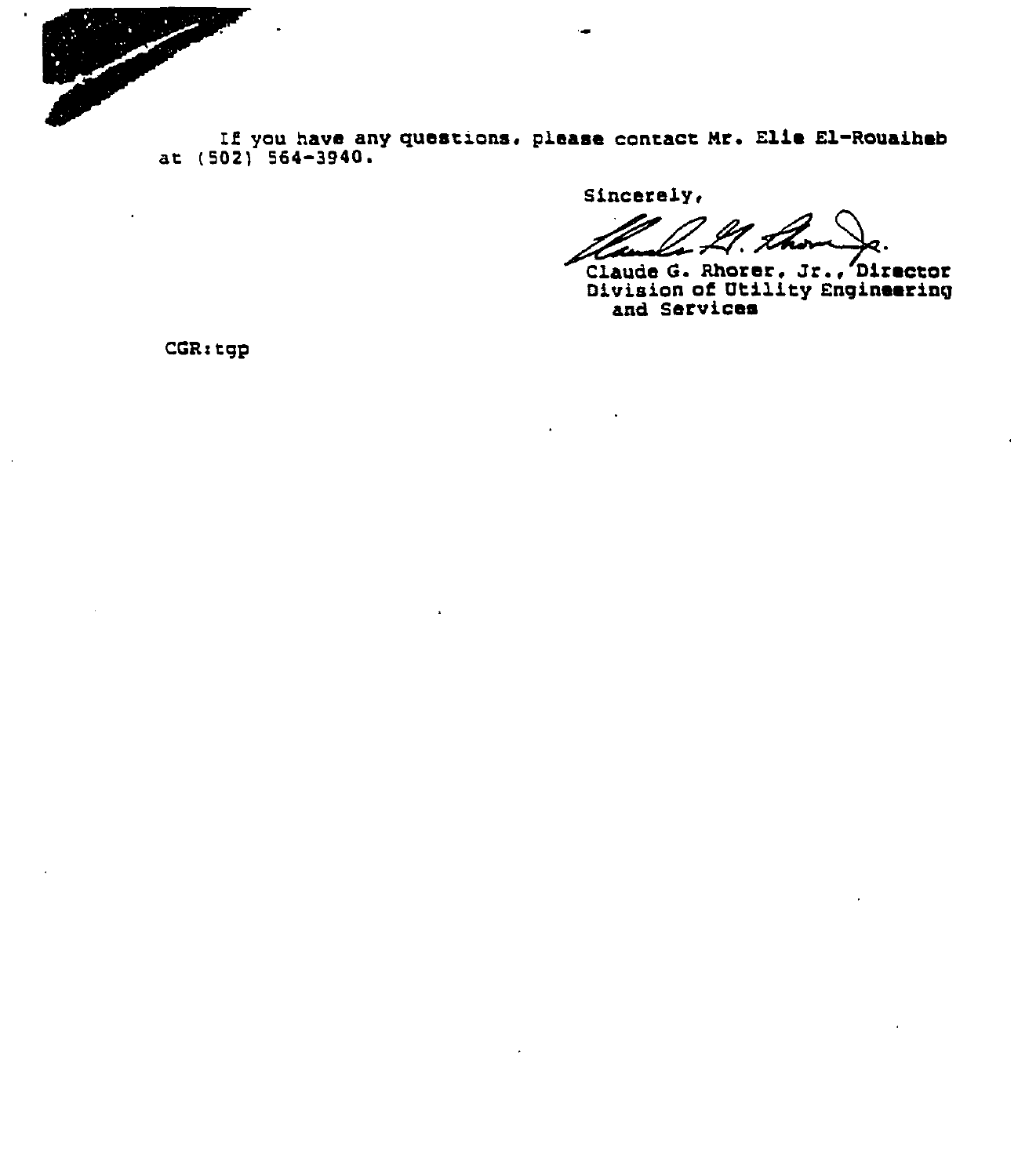Kentucky Power Company us Main etreet<br>Film Edx (F127) Mikewine, 1991, 1991, 1992<br>1995–1997, 1997

 $\sim$ 

**CENTUERY** юмтэ

Y (LIITU AO KOIZIWG)<br>DIVERZING A SERVIC

**1. 3 1393** 

**RECER** 

Elie El-Rouaiheb Division of Utility Engineering and Services Commonwealth of Kentucky Public Service Commission 730 Schenkel Lane P. 0. Box 615 Frankfort, KY 40602

June 29, 1993

0ear Elle.

This letter is in confirmation of our telephone conversation of June 25, 1993 concerning the line clearance on the Kenneth Compton property on Route 5, Box 301, Pikeville, Kentucky.

We have measured the clearances of both the cable TV company and our own distribution line. The CATV company will have less than eight (8) feet of clearance over the area in question. Our lowest conductor is the neutral on our three phase line and it is at fourteen ( 14) feet. Correction is needed in both instances.

<sup>A</sup> letter has been mailed to the CATV company requesting that clearance be corrected as soon as possible or relocate from our poles. Our tariff with them allows <sup>a</sup> maxtmum or thirty (30) days to correct such a deficiency.

Kentucky Power will work to raise the neutral in this location to fifteen and one half feet ( 15.5) in order to meet code requirements. I expect this to be completed by Friday, July 2, 1993.

Sincerely, متمات

Perry Farmer Engineering Manager

PF:mn

EXHIBIT 5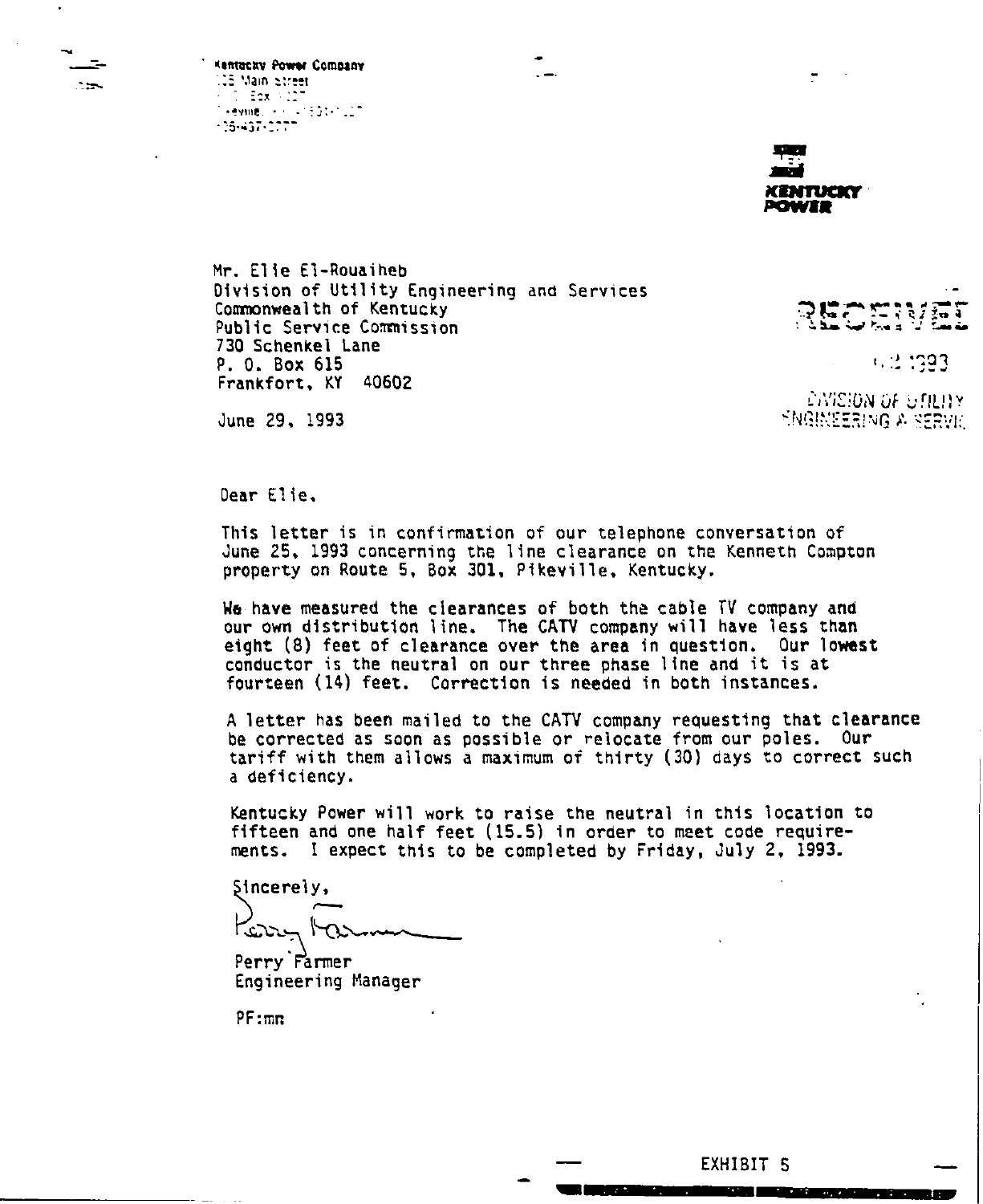$\frac{2}{\text{max}}$   $\frac{2}{\sqrt{2}}$  DAY OF  $\frac{\text{EMT625}}{2}$  e e 19  $\frac{73}{2}$ 

**CLEAK OR DEPILT** 

RESTRAINING ORDER

PIKE CIRCUIT COURT DIVISION NO. II

Civil Action No. 93-CI-1559 KENTUCKY POWER COMPANY

Plaintiff

| I |   |  |
|---|---|--|
|   | ٧ |  |

KENNETH COMPTON

Defendant

# 111111111

Upon Motion of the Plaintiff, Kentucky Power Company, for a Restraining Order, and the Court having considered the verified Complaint along with the Affidavit of John Vance, Right-of-Way Agent for Kentucky Power Company, and being otherwise sufficiently advised, it is

ORDERED AND ADJUDGED that a Restraining Order be and the same hereby is issued against the defendant, Kenneth Compton, and/or his agents or persons acting in concert with him, enjoining them from interfering with the rights of Kentucky Power Company to enter upon the properties of Kenneth Compton (being those properties acquired by Kenneth Compton from Arthur B. Akers, et ux, of record in Deed Book 658, Page 473), on the Left Fork of Island Creek, Pike County, Kentucky, the subject premises, to erect and maintain electrical transmission lines in, over, across or through the subject premises, which rights were granted to Kentucky Power Company by Right-of-Way Easement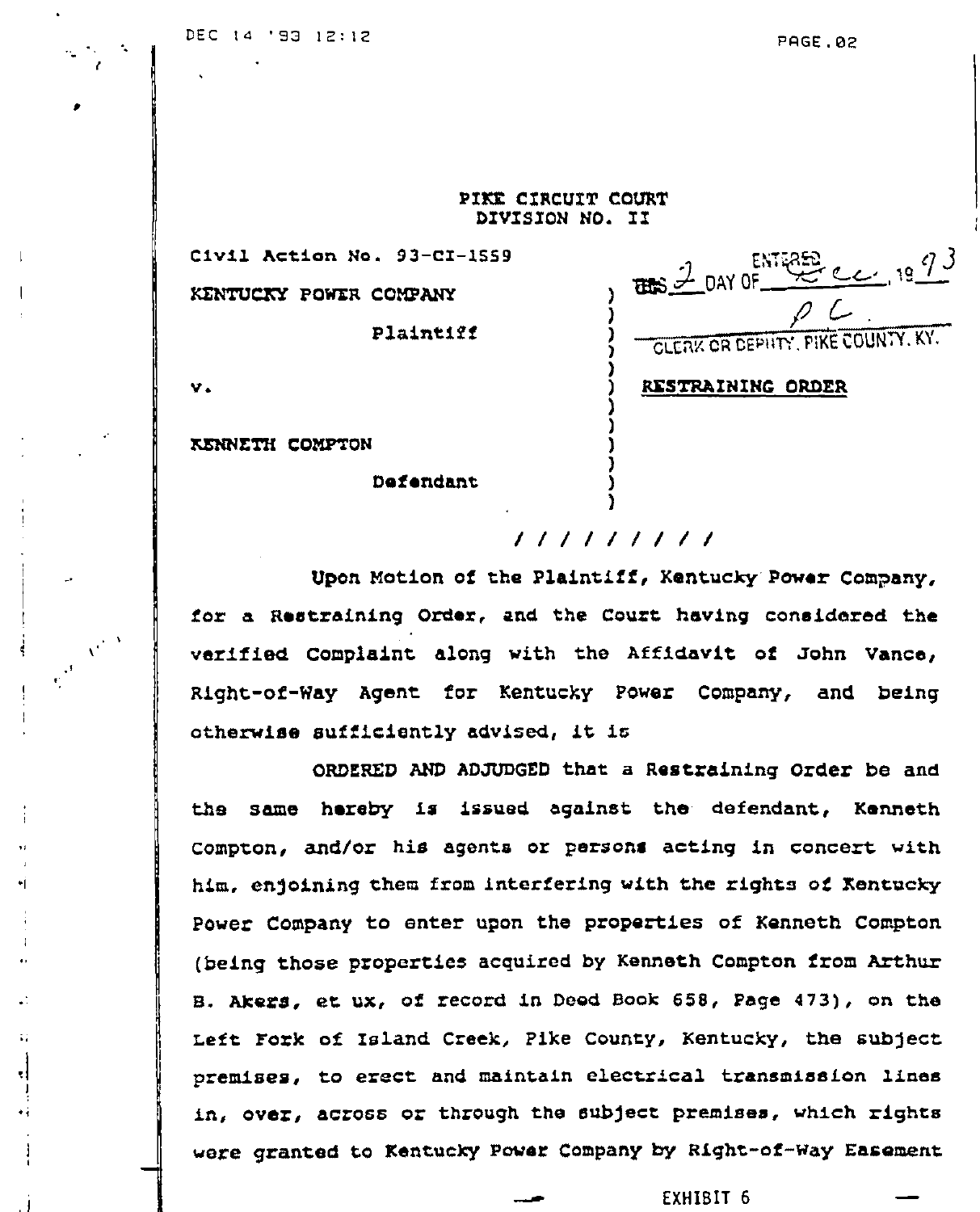$\mathcal{L}(\mathcal{L})$ 

PRGF. WH

from Fred Akers and Zetta Aksra, hia wife. dated Ocrohor 18, 1945, of record in Daed Book 268, Page 522, Pike County Clerk's Office, <sup>a</sup> copy of which is atrached to the Complaint filed in this action.

The Court hereby accepts bond posted by plaintiff in the amount of  $s = 2500q$  cf with the Pike Circuit Court Clerk.

This Restraining Order is issued on the 2 day of  $\Omega$ 2 $\Omega$ , 1993, at the hour of  $R: 55$  o'clock,  $\Lambda$ m.

MJ ~--Y,  $\frac{P.S.S}{P.S.S.}$  o'clock,  $\frac{A}{A}$ .

# SHERIFF'8 RETURN

h true copy of the within Restraining Order was sacred upon the defendant, Kenneth Compton, Route 5, Box 301, Pikeville, Kentucky 41501, on the \_\_\_\_\_ day of \_\_\_\_\_\_\_\_\_\_, <sup>1993</sup>'KRRLEs "Fvzzx" KEEsEE. sKERIFF

PIKE COUNTY, KENTUCKY

By Deputy sheriff

\*\* TOTAL PAGE.03 \*\*